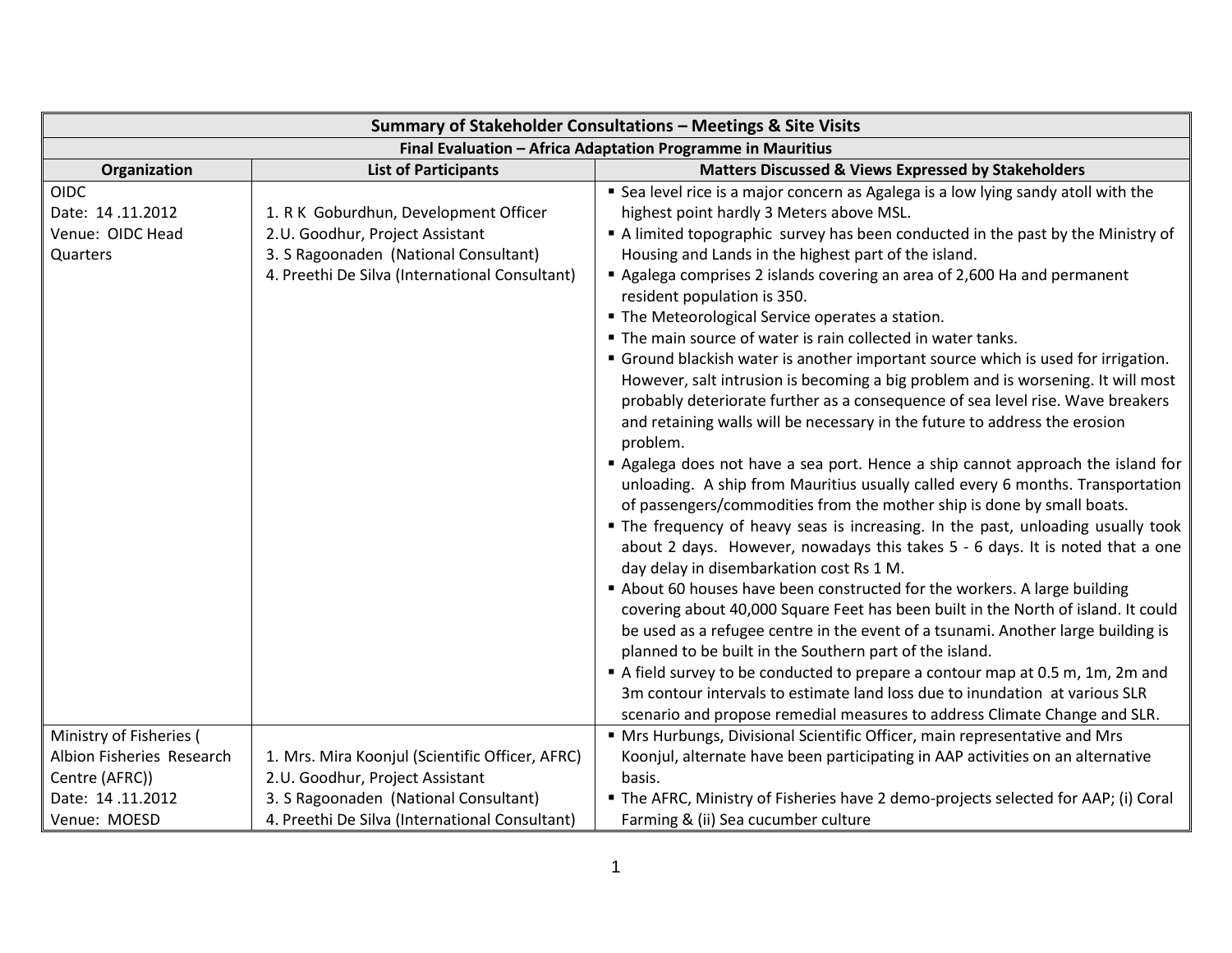| Summary of Stakeholder Consultations - Meetings & Site Visits     |                                                                                                           |                                                                                                                                                                                                                                                                                                                                                                                                                                                                                                                                                                                                                                                                                                                                                                                                                                                                                                                                                                                                                                                                                                                                                                                                                                                                                                                                                                             |
|-------------------------------------------------------------------|-----------------------------------------------------------------------------------------------------------|-----------------------------------------------------------------------------------------------------------------------------------------------------------------------------------------------------------------------------------------------------------------------------------------------------------------------------------------------------------------------------------------------------------------------------------------------------------------------------------------------------------------------------------------------------------------------------------------------------------------------------------------------------------------------------------------------------------------------------------------------------------------------------------------------------------------------------------------------------------------------------------------------------------------------------------------------------------------------------------------------------------------------------------------------------------------------------------------------------------------------------------------------------------------------------------------------------------------------------------------------------------------------------------------------------------------------------------------------------------------------------|
| Final Evaluation - Africa Adaptation Programme in Mauritius       |                                                                                                           |                                                                                                                                                                                                                                                                                                                                                                                                                                                                                                                                                                                                                                                                                                                                                                                                                                                                                                                                                                                                                                                                                                                                                                                                                                                                                                                                                                             |
| Organization                                                      | <b>List of Participants</b>                                                                               | <b>Matters Discussed &amp; Views Expressed by Stakeholders</b>                                                                                                                                                                                                                                                                                                                                                                                                                                                                                                                                                                                                                                                                                                                                                                                                                                                                                                                                                                                                                                                                                                                                                                                                                                                                                                              |
|                                                                   |                                                                                                           | " Five sites have been identified for the coral farming, namely Albion, Pointe aux<br>Sables and Trou aux Biches for Mauritius and 2 for Rodrigues in SEMPA region.<br>In 2008, Pilot project was carried out in Albion to farm different species of corals<br>in an ocean based nursery which would be used to rehabilitate degraded<br>lagoons and create coral gardens. Simple structures that are sturdy,<br>environmentally friendly and easy to manipulate were used. Some promising<br>results were obtained.<br>Albion has been selected again in order to create a coral garden.<br>" Sea cucumber culture: Very specialized area and only a few countries have the<br>technology to cultivate it including Madagascar. Many consultants have been<br>contacted, reluctant to share the technique. Consequently, the project did not<br>take off.<br>" Procurement procedures: No delay in receiving funds, slight delay with regard<br>to procurement of equipment. Bidding exercise was carried out and strictly<br>adhered to govt. procurement procedures.<br>" Public-Private partnership should be promoted through micro finanancing to<br>establish coral farming in front of hotels<br>" Sea cucumber culture should be explored through negotiation with Madagascar<br>through Indian Ocean commission and high level negotiation at Government<br>level |
| <b>Meteorological Service</b><br>Date: 14.11.2012<br>Venue: MOESD | 1. M.Beebeejaun<br>2.S Ragoonaden (National Consultant)<br>3. Preethi De Silva (International Consultant) | " Mr. Beebeejaun has actively been involved in the formulation and<br>implementation of the DRR component of AAP. Represented Meteorological<br>Services in the Steering Committee and monitored regularly progress.<br>• The DDR project is organized in four phases: (i) Preparation of work plan and<br>methodologies, (ii) Comprehensive analysis of country situation, (iii)<br>Development of a national risk profile and (iv) Development of a Damage Risk<br>Reduction strategic framework and action plan.<br>• Though he recognized that the findings and outputs from the project could have<br>wide application, he has identified some shortcomings and gaps. The data of<br>1996-2005 has been used on temperature and rainfall whereas data is available<br>for more than 100 years.                                                                                                                                                                                                                                                                                                                                                                                                                                                                                                                                                                         |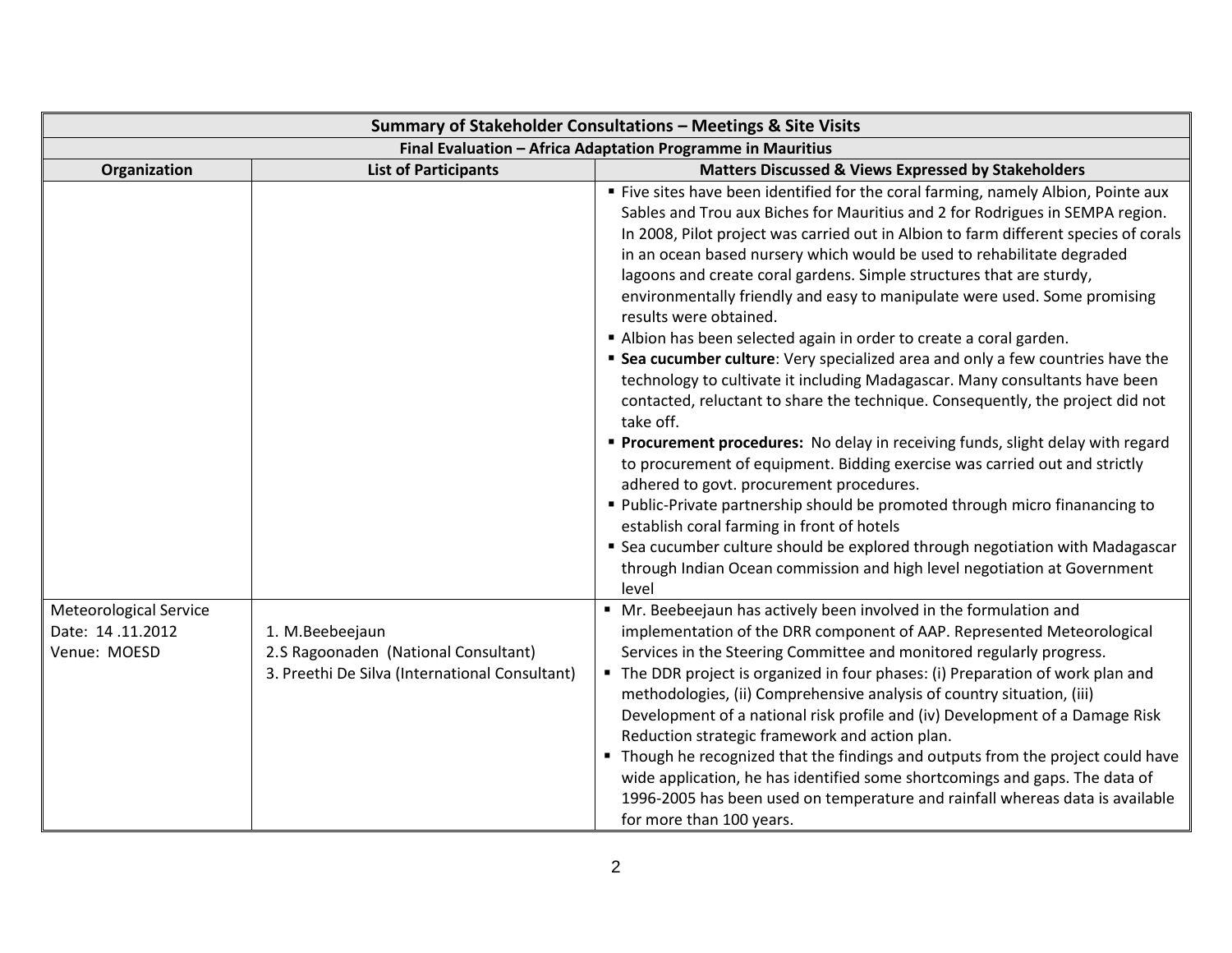| Summary of Stakeholder Consultations - Meetings & Site Visits                                                  |                                                                                                                                                                     |                                                                                                                                                                                                                                                                                                                                                                                                                                                                                                                                                                                                                                                                                                                                                                                                                                                                                                                                                                                                                                                                                                                                                                                                                                                                                                                                                                                                                                                                                                                                                                                                                                                                                                                                                                                                                                                                                                                                                                                                                                                                                                                                                       |
|----------------------------------------------------------------------------------------------------------------|---------------------------------------------------------------------------------------------------------------------------------------------------------------------|-------------------------------------------------------------------------------------------------------------------------------------------------------------------------------------------------------------------------------------------------------------------------------------------------------------------------------------------------------------------------------------------------------------------------------------------------------------------------------------------------------------------------------------------------------------------------------------------------------------------------------------------------------------------------------------------------------------------------------------------------------------------------------------------------------------------------------------------------------------------------------------------------------------------------------------------------------------------------------------------------------------------------------------------------------------------------------------------------------------------------------------------------------------------------------------------------------------------------------------------------------------------------------------------------------------------------------------------------------------------------------------------------------------------------------------------------------------------------------------------------------------------------------------------------------------------------------------------------------------------------------------------------------------------------------------------------------------------------------------------------------------------------------------------------------------------------------------------------------------------------------------------------------------------------------------------------------------------------------------------------------------------------------------------------------------------------------------------------------------------------------------------------------|
| Final Evaluation - Africa Adaptation Programme in Mauritius                                                    |                                                                                                                                                                     |                                                                                                                                                                                                                                                                                                                                                                                                                                                                                                                                                                                                                                                                                                                                                                                                                                                                                                                                                                                                                                                                                                                                                                                                                                                                                                                                                                                                                                                                                                                                                                                                                                                                                                                                                                                                                                                                                                                                                                                                                                                                                                                                                       |
| Organization                                                                                                   | <b>List of Participants</b>                                                                                                                                         | <b>Matters Discussed &amp; Views Expressed by Stakeholders</b>                                                                                                                                                                                                                                                                                                                                                                                                                                                                                                                                                                                                                                                                                                                                                                                                                                                                                                                                                                                                                                                                                                                                                                                                                                                                                                                                                                                                                                                                                                                                                                                                                                                                                                                                                                                                                                                                                                                                                                                                                                                                                        |
| Commission of Agriculture,<br>Rodrigues Date: 15<br>.11.2012<br>Venue: Commission of<br>Agriculture, Rodrigues | 1. Pierre Louis<br>2. Cupidon Davila<br>3.J.N. Law San<br>4. Elysee Serge<br>5.S Ragoonaden (National Consultant)<br>6. Preethi De Silva (International Consultant) | " There is lack of clarity and some confusion in some findings. The<br>recommendations are too general to be of specific use.<br>According to the original project document, the Meteorological Service was<br>targeted to determine what is required to create inundation maps and to<br>develop and implement an adequate Early Warning System. The Mauritius<br>Oceanography Institute, the Ministry of Environment & NDU and local scientists<br>were allocated the responsibility of constructing inundation risk maps<br>(indicating contours of less than 2 Meters) to establish the full extent of SLR<br>and flash flooding events.<br>Finally, a package was awarded to Private Consulting Firm, Desai and Associates<br>Ltd., which prepared a " Development of a DRR Strategic framework and action<br>plan" Inundation maps were prepared for various SLR scenario (2.5m, 3m, 4m<br>and 6m) using a Digital Elevation Model (DEM) for Mauritius, Rodrigues, St.<br>Brandon and Agalega. The extent of the area which would be inundated is quite<br>vague.<br>• No indication has been made which particular region needs focused attention<br>for in depth studies to determine impacts and made a cost benefit analysis in<br>the face of climate change and sea level rise.<br>All the officers present did not participate in any early AAP activities<br>• Only during the visit of Capital Guardians, the Kenya Firm, last week that they<br>were invited to participate in a 3 day workshop to discuss the Consultancy Firm<br>report.<br>■ Farmers have taken the initiative to start planting rain-fed beans and onions in<br>February/ March instead of April/May due to an observed shift in rainfall<br>pattern.<br>Rainfall is becoming more erratic and the raining season has become shorter<br>Tropical cyclone, which contributes to more than 60% to annual rainfall, is<br>becoming less frequent, last occurred in 2003.<br>In the past, maize and sweet potato were the staple food, now gradually<br>changing to imported rice.<br>Maize production has decreased drastically due to climate factors, now a luxury |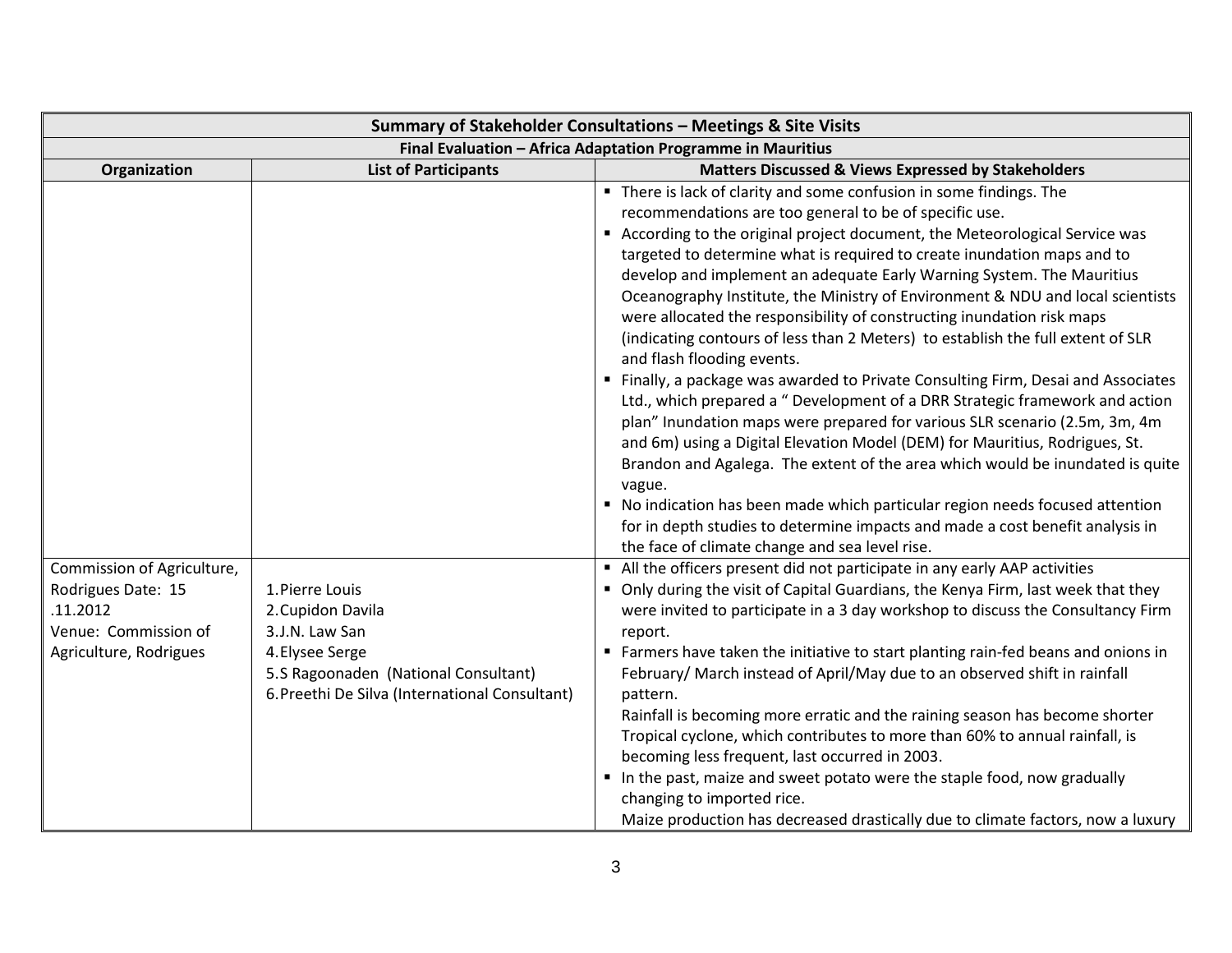| Summary of Stakeholder Consultations - Meetings & Site Visits |                             |                                                                                                                                                                                                                                                                                                                                                                                                                                                                                                                                                                                                                                                                                                                                                                                                                                                                                                                                                                                                                                                                                                                                                                                                                                                                                                                                                                                                                                                                                                                                                                                                                                                                                                                                                                                                                                                                                                                                                                                                                                                                                                                                                                                                                                                     |
|---------------------------------------------------------------|-----------------------------|-----------------------------------------------------------------------------------------------------------------------------------------------------------------------------------------------------------------------------------------------------------------------------------------------------------------------------------------------------------------------------------------------------------------------------------------------------------------------------------------------------------------------------------------------------------------------------------------------------------------------------------------------------------------------------------------------------------------------------------------------------------------------------------------------------------------------------------------------------------------------------------------------------------------------------------------------------------------------------------------------------------------------------------------------------------------------------------------------------------------------------------------------------------------------------------------------------------------------------------------------------------------------------------------------------------------------------------------------------------------------------------------------------------------------------------------------------------------------------------------------------------------------------------------------------------------------------------------------------------------------------------------------------------------------------------------------------------------------------------------------------------------------------------------------------------------------------------------------------------------------------------------------------------------------------------------------------------------------------------------------------------------------------------------------------------------------------------------------------------------------------------------------------------------------------------------------------------------------------------------------------|
| Final Evaluation - Africa Adaptation Programme in Mauritius   |                             |                                                                                                                                                                                                                                                                                                                                                                                                                                                                                                                                                                                                                                                                                                                                                                                                                                                                                                                                                                                                                                                                                                                                                                                                                                                                                                                                                                                                                                                                                                                                                                                                                                                                                                                                                                                                                                                                                                                                                                                                                                                                                                                                                                                                                                                     |
| Organization                                                  | <b>List of Participants</b> | <b>Matters Discussed &amp; Views Expressed by Stakeholders</b>                                                                                                                                                                                                                                                                                                                                                                                                                                                                                                                                                                                                                                                                                                                                                                                                                                                                                                                                                                                                                                                                                                                                                                                                                                                                                                                                                                                                                                                                                                                                                                                                                                                                                                                                                                                                                                                                                                                                                                                                                                                                                                                                                                                      |
|                                                               |                             | as a meal.<br>" No short term and medium climate forecast is available by Meteorological<br>Services.<br>" Livestock has suffered too. Because of overgrazing, soil erosion has become a<br>major problem. Fodder is available only on high ground and has almost<br>disappeared in the coastal region.<br>" Many water boreholes, used for irrigation purposes, are located near the coast<br>and salt water intrusion is becoming increasingly worse affecting, as a<br>consequence, crop production. No enabling environment has been created for<br>the Commission to participate actively in the AAP. Capacity building has been<br>almost non-existent. During the previous visit of Capital Guardians, all relevant<br>reports, data and information were provided for the preparation of the<br>assessment report. However, it was only during the visit of the consultancy firm<br>in mid November that they saw the report. Consequently, they did have<br>enough time to digest its content and get themselves prepared to contribute<br>more effectively to the 3 day workshop.<br>• The workshop (12-14 November 2012) with 5 resources persons itself was badly<br>organized. They were informed of it late on Friday 09 November. Fortunately on<br>account of proximity, all concerned were informed. It started later than the<br>schedule time. Most of the time it was focused on science of climate change and<br>the trends observed on rainfall and temperature. This impressed some<br>participants who for the first time learned that climate change is also affecting<br>Rodrigues. Discussion on the recommendations which was the main purpose<br>was only lightly touched. It was found that most data and information, mostly of<br>the period before the year 2005, used in the report was outdated and have<br>become obsolete as new reports are now available. It is expected that the<br>consultants would update the reports<br>The Commission has received 2 agro-met stations under the AAP project. The<br>data which will be generated by the stations would be useful for many<br>agricultural purposes. However, the locations selected are not appropriate. They<br>have proposed alternative locations. |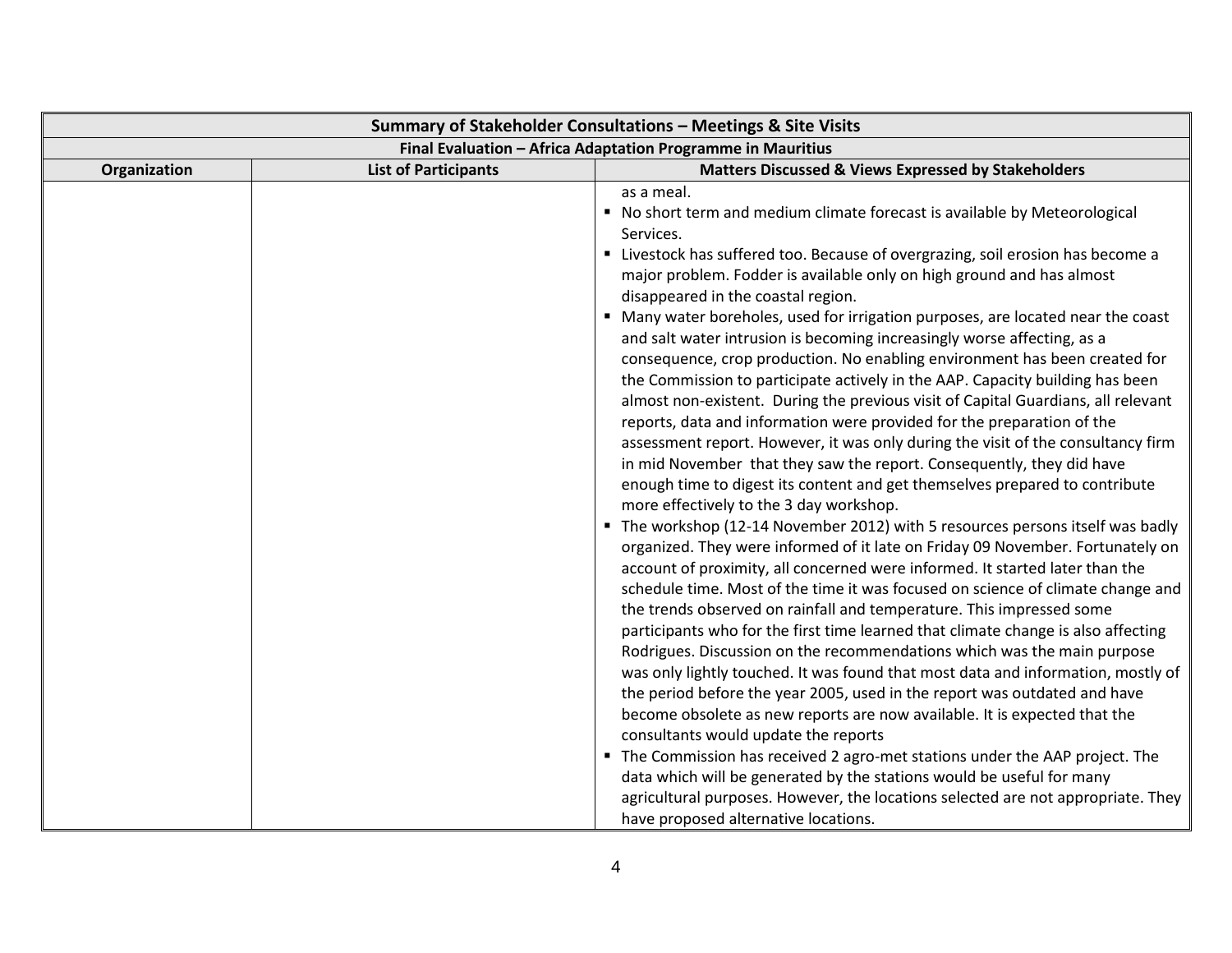| Summary of Stakeholder Consultations - Meetings & Site Visits |                                                |                                                                                      |
|---------------------------------------------------------------|------------------------------------------------|--------------------------------------------------------------------------------------|
| Final Evaluation - Africa Adaptation Programme in Mauritius   |                                                |                                                                                      |
| Organization                                                  | <b>List of Participants</b>                    | <b>Matters Discussed &amp; Views Expressed by Stakeholders</b>                       |
|                                                               |                                                | " The salinometer demo project implemented at Petit Sable in Mauritius could be      |
|                                                               |                                                | replicated to help farmers to plan better field irrigation from coastal boreholes    |
| Commission of                                                 | 1. Messrs Henri Felicité (Officer in Charge,   | AAP is the only project which has highlighted Climate Change as development          |
| Environment and Fisheries,                                    | Environment                                    | issues, the impacts of which are cross cutting across multiple sectors as well as    |
| Rodrigues Date:                                               | 2. Marie Jean Sylvio Perrine(Fisheries), P.    | mobilized for the first time all stakeholders under one platform. Before it was      |
| 16.11.2012                                                    | Jhugaro                                        | done on an ad hoc basis without any coordination.                                    |
| Venue: Commission of                                          | 3. S Ragoonaden (National Consultant)          | • The first capacity building workshop on sensitization and mainstreaming climate    |
| Environment and Fisheries,                                    | 4. Preethi De Silva (International Consultant) | change in development planning took place in October 2010 and a follow up            |
| Rodrigues                                                     |                                                | one in August 2011 with Dr. Kelly of New Zealand as resource person with the         |
|                                                               |                                                | involvement of several key stakeholders. The complexities and uncertainties          |
|                                                               |                                                | associated with Climate Change were underscored and explained in a very              |
|                                                               |                                                | simple and convincing way.                                                           |
|                                                               |                                                | Besides advocacy, participation in other AAP activities, such as DRR and             |
|                                                               |                                                | mainstreaming, is limited.                                                           |
|                                                               |                                                | • The trainers, following Dr. Kelly training workshops, subsequently disseminated    |
|                                                               |                                                | the knowledge gained to farmers, fishermen, schools, the community and the           |
|                                                               |                                                | general public with support and encouragement from the highest level through         |
|                                                               |                                                | several channels including radio/TV, presentations, newspapers and community         |
|                                                               |                                                | meetings. The emphasis was on best practices to change our behavior and              |
|                                                               |                                                | mindset to contribute to mitigate climate change and to adapt to it.                 |
|                                                               |                                                | Participation in some AAP activities have not really increased its workload as it is |
|                                                               |                                                | convinced that climate change should be promoted for sustainable                     |
|                                                               |                                                | development of the country.                                                          |
|                                                               |                                                | The CoE has participated in several AAF capacity workshop meetings and               |
|                                                               |                                                | workshops including in Knowledge Fair (Mauritius, 29 to 31 October 2012)             |
|                                                               |                                                | where posters and activities in Rodrigues on climate change were presented. It       |
|                                                               |                                                | participated also in the workshop where the draft Climate Change Bill was            |
|                                                               |                                                | discussed and provided inputs.                                                       |
|                                                               |                                                | It participated in the workshop in mid November where the Capital Guardians          |
|                                                               |                                                | presented its report. About 4 months ago, it provided all reports, data and          |
|                                                               |                                                | information to the consulting Firm to prepare its report. However, the draft         |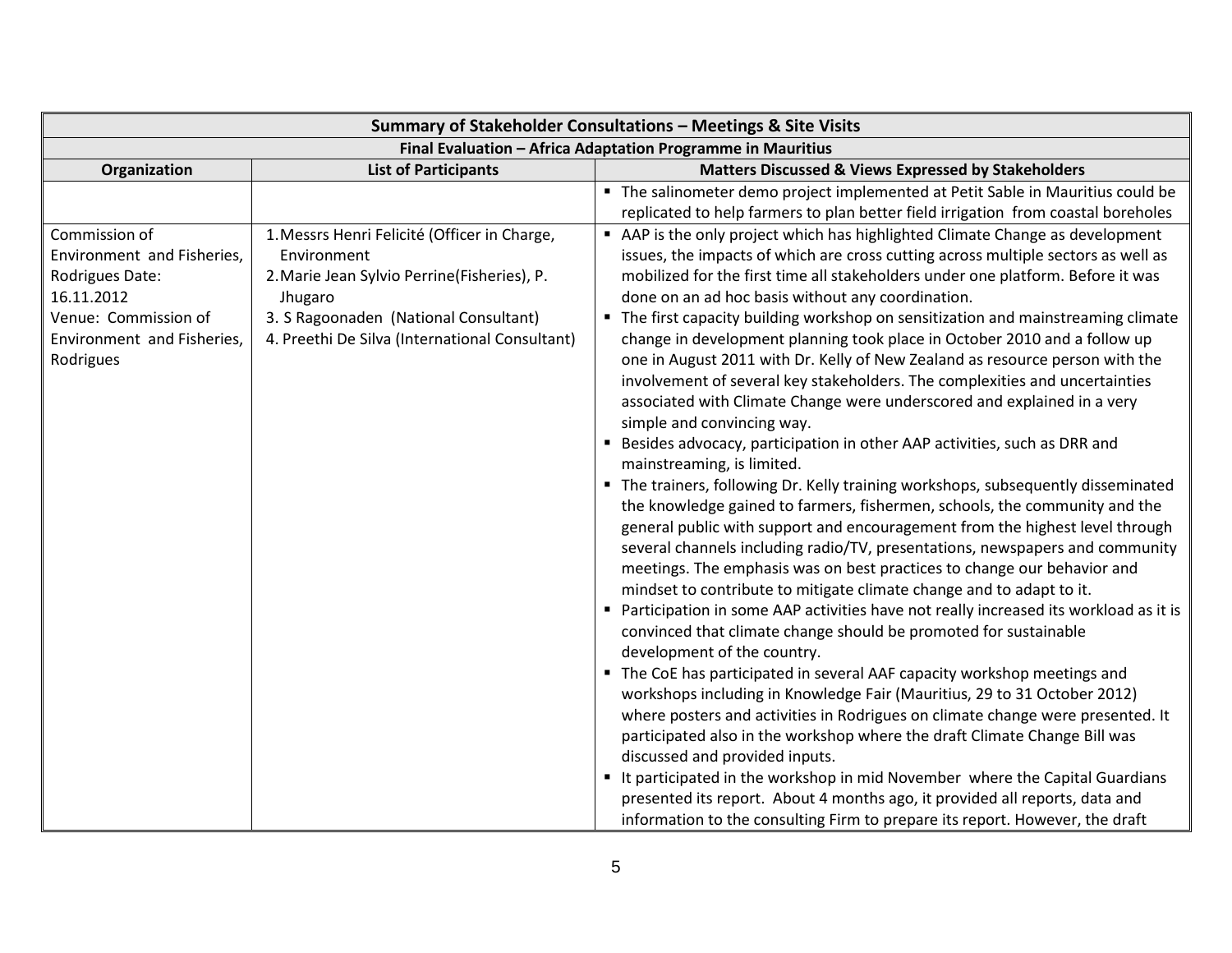| Summary of Stakeholder Consultations - Meetings & Site Visits                                                     |                                                                                                               |                                                                                                                                                                                                                                                                                                                                                                                                                                                                                                                                                                                                                                                                                                                                                                                                                                                                                                                                                                                                                                                                                                                                                                                                                                                                                                                                                                                                                                                           |
|-------------------------------------------------------------------------------------------------------------------|---------------------------------------------------------------------------------------------------------------|-----------------------------------------------------------------------------------------------------------------------------------------------------------------------------------------------------------------------------------------------------------------------------------------------------------------------------------------------------------------------------------------------------------------------------------------------------------------------------------------------------------------------------------------------------------------------------------------------------------------------------------------------------------------------------------------------------------------------------------------------------------------------------------------------------------------------------------------------------------------------------------------------------------------------------------------------------------------------------------------------------------------------------------------------------------------------------------------------------------------------------------------------------------------------------------------------------------------------------------------------------------------------------------------------------------------------------------------------------------------------------------------------------------------------------------------------------------|
|                                                                                                                   |                                                                                                               | Final Evaluation - Africa Adaptation Programme in Mauritius                                                                                                                                                                                                                                                                                                                                                                                                                                                                                                                                                                                                                                                                                                                                                                                                                                                                                                                                                                                                                                                                                                                                                                                                                                                                                                                                                                                               |
| Organization                                                                                                      | <b>List of Participants</b>                                                                                   | Matters Discussed & Views Expressed by Stakeholders                                                                                                                                                                                                                                                                                                                                                                                                                                                                                                                                                                                                                                                                                                                                                                                                                                                                                                                                                                                                                                                                                                                                                                                                                                                                                                                                                                                                       |
|                                                                                                                   |                                                                                                               | report has never been submitted to the Commission. The workshop was of a<br>general nature and little time was devoted to discussion on the<br>recommendations, which was the main goal of the workshop.<br>It was not involved in the design of AAP project document. It has also not seen<br>the MTR. It is noted that there is no representative from Rodrigues in the<br>Steering Committee. Hence it is cut off from decisions taken at high level.<br>• The participation of a representative of Rodrigues in the Project Steering<br>Committee would have contributed immensely in enhancing more interest in<br>AAP. This could have created opportunities to constitute a Working Group<br>comprising all stakeholders with the representative as leader.<br>■ Fisheries proposed 2 projects – procurement of temperature sensors to monitor<br>Sea Surface Temperature and tide staff to monitor sea level variation- following<br>request during a workshop organized by the MOESD for submission of project<br>proposals within the AAP framework.<br>" No formal training has been received on making reliable, long term and<br>systematic observations crucial to monitor climate change. The Fisheries<br>Training and Research Unit is using its own system for data archiving. There is a<br>data back up at another location to ensure that long term series of data (more<br>than 20 years is eventually available to identify trend. |
| Advisor to Chief<br>Commissioner, Rodrigues<br>Date: 16.11.2012<br>Venue: Chief Commission's<br>Office, Rodrigues | 1. Dr. Henri Agathe<br>2.S Ragoonaden (National Consultant)<br>3. Preethi De Silva (International Consultant) | " The Chief Commission's Office is responsible for the AAP implementation.<br>Following request earlier on, the following information was (i) Hotels with sea<br>frontage under the ordinance scheme should have a desalination plant, (ii) Next<br>year, rain harvesting will become compulsory for any land development and (iii)<br>The Building Act will be amended and make it compulsory by law to include in<br>the building plan a rain harvesting system in all new building constructions.<br>The project team comprising Mr. S. Seewobaduth, late Dr. L. Jottun (AAP Project<br>Coordinator) and Dr. H. Agathe visited Rodrigues in October 2011 to popularize<br>the AAP project. All stakeholders present were invited to submit proposals for<br>implementation under the AAP. Seven projects were submitted. Eventually only<br>2 were retained namely the Agro Automatic Weather Station and sea surface                                                                                                                                                                                                                                                                                                                                                                                                                                                                                                                                  |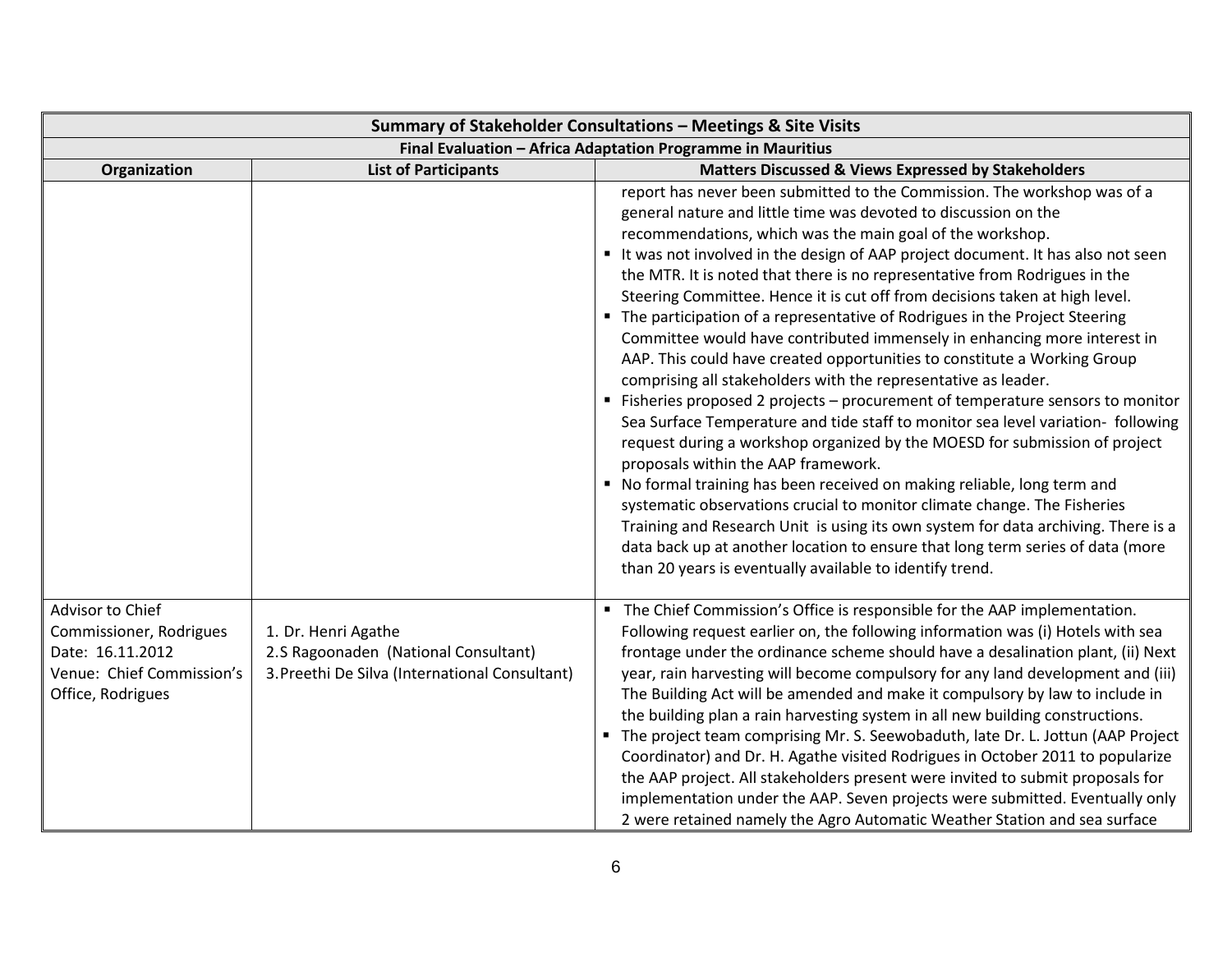| Summary of Stakeholder Consultations - Meetings & Site Visits |                             |                                                                                                                                                                                                                                                                                                                                                                                                                                                                                                                                                                                                                                                                                                                                                                                                                                                                                                                                                                                                                                                                                                                                                                                                                                                                                                                                                                                                                                                                                                                                                                                                                                                                                                                                                                                                                                                                                                                                                                                                                                                                                                                                                                                                                                                                                                                                                                                                   |
|---------------------------------------------------------------|-----------------------------|---------------------------------------------------------------------------------------------------------------------------------------------------------------------------------------------------------------------------------------------------------------------------------------------------------------------------------------------------------------------------------------------------------------------------------------------------------------------------------------------------------------------------------------------------------------------------------------------------------------------------------------------------------------------------------------------------------------------------------------------------------------------------------------------------------------------------------------------------------------------------------------------------------------------------------------------------------------------------------------------------------------------------------------------------------------------------------------------------------------------------------------------------------------------------------------------------------------------------------------------------------------------------------------------------------------------------------------------------------------------------------------------------------------------------------------------------------------------------------------------------------------------------------------------------------------------------------------------------------------------------------------------------------------------------------------------------------------------------------------------------------------------------------------------------------------------------------------------------------------------------------------------------------------------------------------------------------------------------------------------------------------------------------------------------------------------------------------------------------------------------------------------------------------------------------------------------------------------------------------------------------------------------------------------------------------------------------------------------------------------------------------------------|
| Final Evaluation - Africa Adaptation Programme in Mauritius   |                             |                                                                                                                                                                                                                                                                                                                                                                                                                                                                                                                                                                                                                                                                                                                                                                                                                                                                                                                                                                                                                                                                                                                                                                                                                                                                                                                                                                                                                                                                                                                                                                                                                                                                                                                                                                                                                                                                                                                                                                                                                                                                                                                                                                                                                                                                                                                                                                                                   |
| Organization                                                  | <b>List of Participants</b> | <b>Matters Discussed &amp; Views Expressed by Stakeholders</b>                                                                                                                                                                                                                                                                                                                                                                                                                                                                                                                                                                                                                                                                                                                                                                                                                                                                                                                                                                                                                                                                                                                                                                                                                                                                                                                                                                                                                                                                                                                                                                                                                                                                                                                                                                                                                                                                                                                                                                                                                                                                                                                                                                                                                                                                                                                                    |
|                                                               |                             | temperature/staff tide projects. The implementation of the tide staff<br>component for school sensitization purposes did not materialize due to lack of<br>leadership among stakeholders.<br>• The exploration of sea cucumber culture was carried out within the framework<br>of a ReCoMaP for a 3 year period. An EIA permit was obtained to conduct the<br>study. However, it was not completed as the technology to develop juvenile<br>from the fingerlings is a very specialized and sophisticated one which only a few<br>countries such as Madagascar and Australia have been able to master and<br>develop. They are not prepared to share their technology and the financial<br>implication for the transfer of technology/knowledge was prohibitive.<br>One concern of implementing the project was the spread of diseases which can<br>cause a lot of damage to other living marine resources. On that account,<br>Rodrigues has no intention to venture once more in this Endeavour.<br>• One initiative which has really been fully successful is the octopus close season<br>for 2 months this year. On the reopening of the season, it was noted that the<br>number and weight of octopus caught had increased tremendously. Most of the<br>octopus was more than 5 kg. There was a surplus on the market and they were<br>left dried in the scorching sun. The octopus fishers (about 1700 of which 400 are<br>women) were provided with alternative jobs to earn a living during the octopus<br>close season.<br>Rodrigues has adopted the principle that the conservation of natural resources<br>is the best practice to adapt to climate change and will be guided by this policy<br>as from 2013 to address issues related to climate change.<br>With regards to the Octopus pilot project, a consensus - fishermen, authority,<br>communities and civil society - has been reached and it will be repeated next<br>year. It is planned to extent the initiative to fisheries to promote marine<br>ecosystems restoration.<br>" The establishment of SEMPA in 2009 has been a complete success. With its 43.7<br>Km2, it is now the largest protected area in the Republic of Mauritius. It hosts a<br>wide variety of marine habitats including unique coral and fish species. It serves<br>as a natural classroom. The protected area is managed through the joint effort |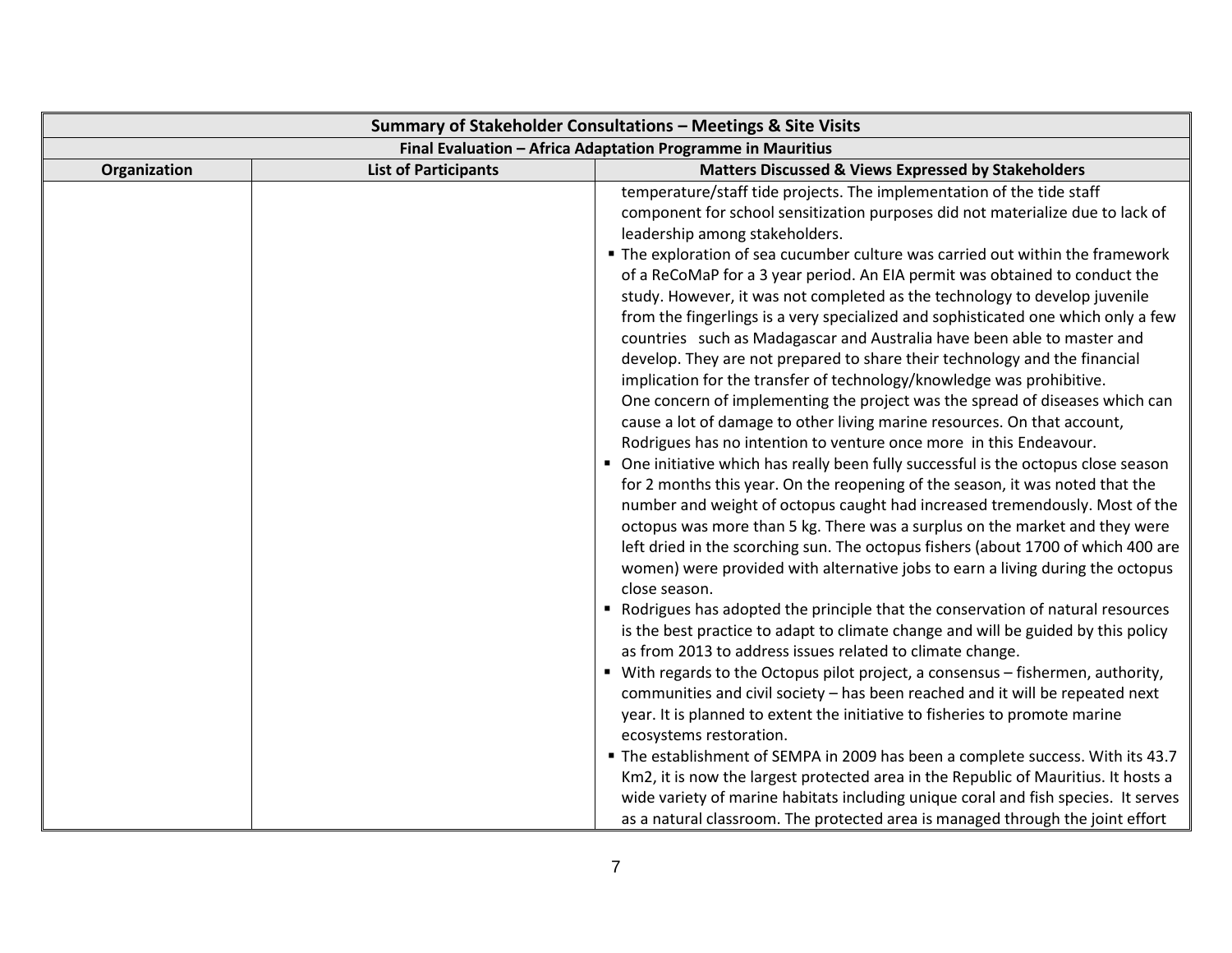| Summary of Stakeholder Consultations - Meetings & Site Visits |                             |                                                                                   |
|---------------------------------------------------------------|-----------------------------|-----------------------------------------------------------------------------------|
| Final Evaluation - Africa Adaptation Programme in Mauritius   |                             |                                                                                   |
| Organization                                                  | <b>List of Participants</b> | <b>Matters Discussed &amp; Views Expressed by Stakeholders</b>                    |
|                                                               |                             | of the Rodrigues General assembly, the local community, the UNDP and GEF.         |
|                                                               |                             | The fishermen and the tour operators also contribute to ensure the health of      |
|                                                               |                             | the area.                                                                         |
|                                                               |                             | • Many eco-friendly activities are allowed and organized in specific areas of the |
|                                                               |                             | park. These include; (i) Snorkeling and scuba diving at magnificent sites, (ii)   |
|                                                               |                             | Wind and kite surfing, (iii) Canoeing and (iv) Line fishing.                      |
|                                                               |                             | " There are also 4 Marine Fishing Reserves.                                       |
|                                                               |                             | Invasive species such as fast growing eucalyptus trees which pump large           |
|                                                               |                             | amount of water from the ground and "piquant loulou" trees are being              |
|                                                               |                             | replaced by native plants. "Café Marron" native plantation which was              |
|                                                               |                             | threatened from extinctive has been restored with the support of a Team from      |
|                                                               |                             | Kew Garden and Mauritius Wildlife Foundation. It has been noted that since the    |
|                                                               |                             | reforestation initiative, biodiversity has increased. Birds are coming back and   |
|                                                               |                             | bees have increased which is a good sign to increase honey production.            |
|                                                               |                             | • The government is deploying tremendous effort in reforestation programme.       |
|                                                               |                             | The application of effective techniques in land conservation is being promoted.   |
|                                                               |                             | The Government nurseries have been expanded to cater for the greater              |
|                                                               |                             | demand in the number of seedlings Community is encouraged to participate in       |
|                                                               |                             | the programme. In the next year budget, funds has been earmarked to promote       |
|                                                               |                             | among the community the production of 200 000 seedlings for sale to               |
|                                                               |                             | Government to enhance the country reforestation programme in collaboration        |
|                                                               |                             | with all stakeholders. At the rate progress is currently being made, it is        |
|                                                               |                             | expected by 2014, all alien species would have been replaced by endigenous        |
|                                                               |                             | species.                                                                          |
|                                                               |                             | Animal grazing in the open field has caused immense damage to crops.              |
|                                                               |                             | Overgrazing has given rise to barren land and increase soil erosion. Decision has |
|                                                               |                             | been taken in 2013 to discourage free grazing. Pastures will be developed. The    |
|                                                               |                             | upkeep of animals in pens would be enforced.                                      |
|                                                               |                             | Several actions have been taken to contribute to further development and          |
|                                                               |                             | contribute to climate change adaptation/mitigation. These include ; (i) Support   |
|                                                               |                             | of an expert to develop a strategy for land rehabilitation and develop crop       |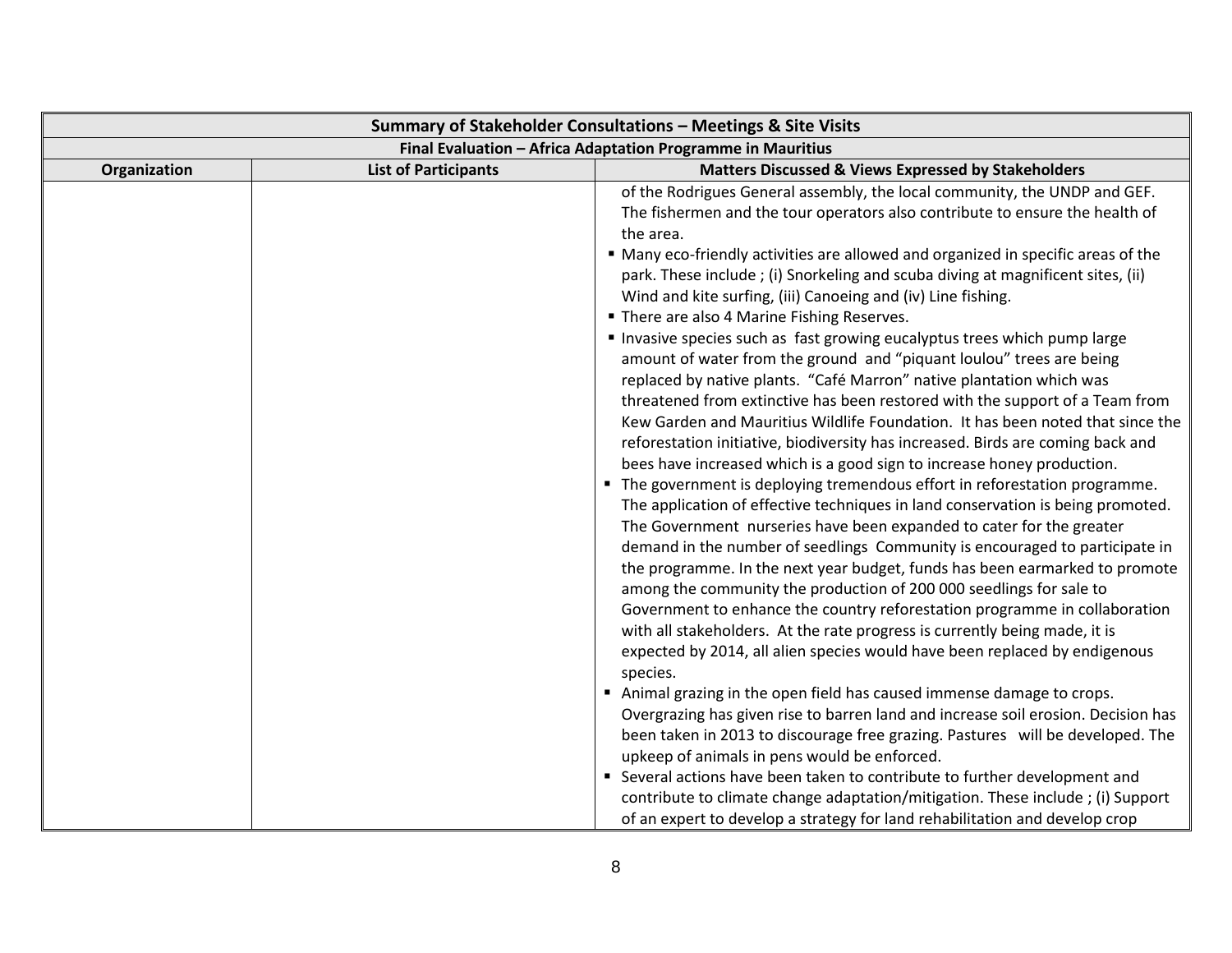| Summary of Stakeholder Consultations - Meetings & Site Visits                                                                               |                                                                                                                                                                                                              |                                                                                                                                                                                                                                                                                                                                                                                                                                                                                                                                                                                                                                                                                                                                                                                                                                                                                                                                                                                                                                                                                                                                                                                                                                                                                                                                                                                              |
|---------------------------------------------------------------------------------------------------------------------------------------------|--------------------------------------------------------------------------------------------------------------------------------------------------------------------------------------------------------------|----------------------------------------------------------------------------------------------------------------------------------------------------------------------------------------------------------------------------------------------------------------------------------------------------------------------------------------------------------------------------------------------------------------------------------------------------------------------------------------------------------------------------------------------------------------------------------------------------------------------------------------------------------------------------------------------------------------------------------------------------------------------------------------------------------------------------------------------------------------------------------------------------------------------------------------------------------------------------------------------------------------------------------------------------------------------------------------------------------------------------------------------------------------------------------------------------------------------------------------------------------------------------------------------------------------------------------------------------------------------------------------------|
| Final Evaluation - Africa Adaptation Programme in Mauritius                                                                                 |                                                                                                                                                                                                              |                                                                                                                                                                                                                                                                                                                                                                                                                                                                                                                                                                                                                                                                                                                                                                                                                                                                                                                                                                                                                                                                                                                                                                                                                                                                                                                                                                                              |
| Organization                                                                                                                                | <b>List of Participants</b>                                                                                                                                                                                  | Matters Discussed & Views Expressed by Stakeholders                                                                                                                                                                                                                                                                                                                                                                                                                                                                                                                                                                                                                                                                                                                                                                                                                                                                                                                                                                                                                                                                                                                                                                                                                                                                                                                                          |
|                                                                                                                                             |                                                                                                                                                                                                              | varieties resilient to climate change, (ii) The promotion of selective and large<br>expending eco-tourists and discourage mass tourism, (iii) Reduce the number<br>of fishermen to ease pressure on marine resources by giving incentive and<br>enhancing empowerment in order to convert them to indulge in land activities -<br>a back to land programme, (iv) Encourage off lagoon fishing and (v)<br>Implementation of conservation projects with tangible results which can be<br>replicated.<br>" The Strategic Integrated Development Plan for Rodrigues (SIDPR) has been<br>prepared in 2009 with an outlook development programme up to 2025. Climate<br>change is mentioned in a general way in the energy chapter. However, it has not<br>been mainstreamed in the National Development Plan and recommendations<br>have been made without any consideration to future climate change impacts.                                                                                                                                                                                                                                                                                                                                                                                                                                                                                    |
| <b>Commission of Public</b><br>Infrastructure, Rodrigues<br>Date: 16.11.2012<br>Venue: Commission of<br>Public Infrastructure,<br>Rodrigues | 1. Espiegle James Mason<br>2. Emile Ng Yun Kwong<br>3.J Milazar J. R. Maurice<br>4. Jean Paul Coliv<br>5.J.Perrine<br>6.S Ragoonaden (National Consultant)<br>7. Preethi De Silva (International Consultant) | " The water sector has been involved with AAP since the beginning. During the<br>first visit of the Capital Guardians Consultancy Firm for capacity building, it<br>cooperated fully in providing all data required and submitted relevant reports to<br>the Firm. A draft report was expected by the water sector. However, it was only<br>last week during the second visit of Capital Guardians that it has a first glance of<br>the report.<br>• The Commission ise not satisfied with the report. There is a lot of confusion<br>about locations. Information therein has been taken from the shelf. The data is<br>outdated and in most instances data before of 2005 has been used. Up to date<br>data and information have been submitted and hopefully would be included<br>and the report revised and improved. The recommendations are of a general<br>nature without any specific guidance for application. Most of the workshop was<br>devoted to explain climate change and trends in rainfall, air and sea surface<br>temperature.<br>Lack of efficient communication with Mauritius has made effective participation<br>in AAP activities difficult. Consultation with Mauritius has also been limited. At<br>the beginning, with the support of Dr. Agathe, there was a strong interest and<br>involvement in AAP. However, on his departure to assume duty as economist in |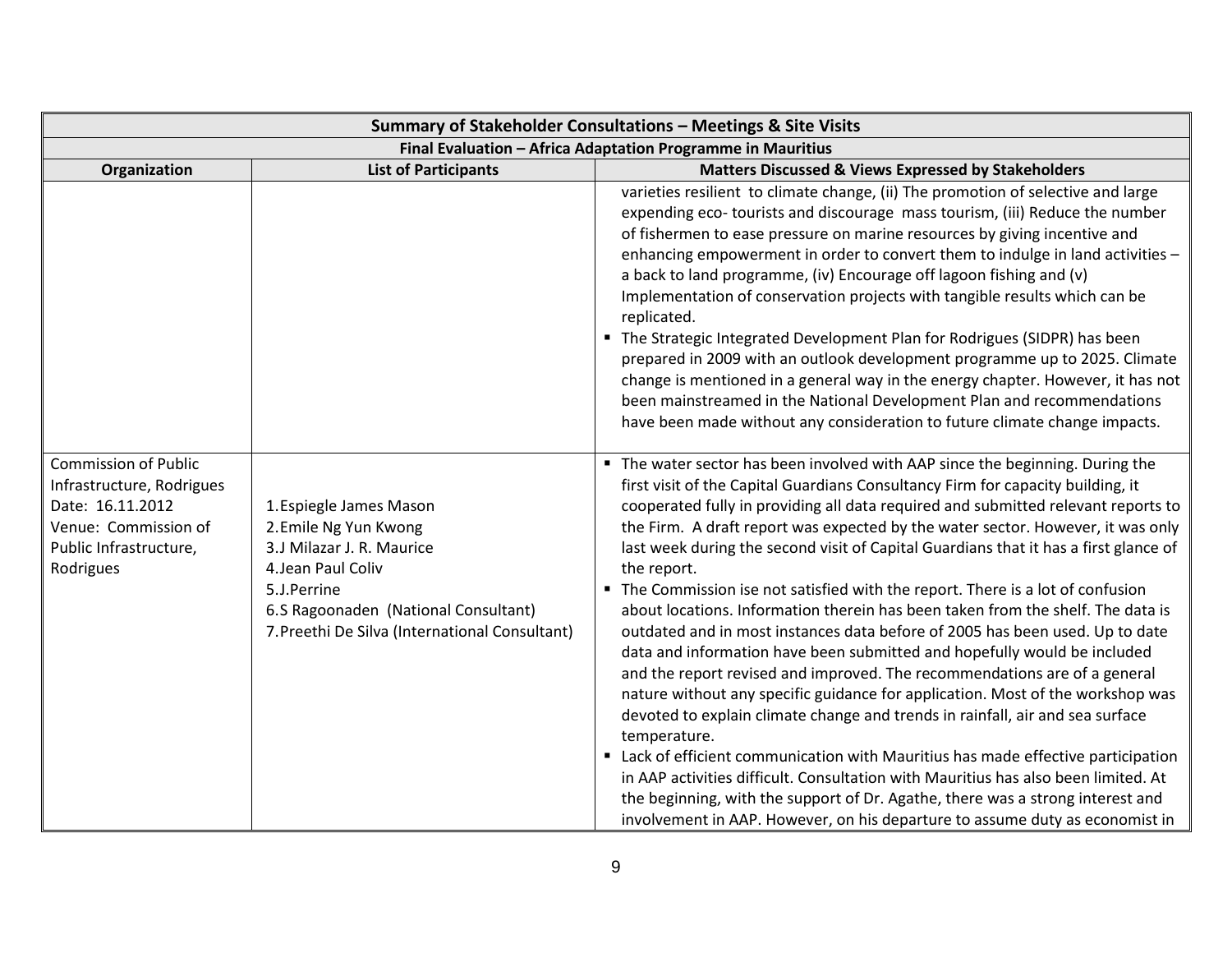| Summary of Stakeholder Consultations - Meetings & Site Visits                     |                                                                                                          |                                                                                                                                                                                                                                                                                                                                                                                                                                                                                                                                                                                                                                                                                                                                                                                                                                                                                                                                                                                                                                                                                                                                                                                                                                                                                                                                                                                                                                                   |
|-----------------------------------------------------------------------------------|----------------------------------------------------------------------------------------------------------|---------------------------------------------------------------------------------------------------------------------------------------------------------------------------------------------------------------------------------------------------------------------------------------------------------------------------------------------------------------------------------------------------------------------------------------------------------------------------------------------------------------------------------------------------------------------------------------------------------------------------------------------------------------------------------------------------------------------------------------------------------------------------------------------------------------------------------------------------------------------------------------------------------------------------------------------------------------------------------------------------------------------------------------------------------------------------------------------------------------------------------------------------------------------------------------------------------------------------------------------------------------------------------------------------------------------------------------------------------------------------------------------------------------------------------------------------|
| Final Evaluation - Africa Adaptation Programme in Mauritius                       |                                                                                                          |                                                                                                                                                                                                                                                                                                                                                                                                                                                                                                                                                                                                                                                                                                                                                                                                                                                                                                                                                                                                                                                                                                                                                                                                                                                                                                                                                                                                                                                   |
| Organization                                                                      | <b>List of Participants</b>                                                                              | <b>Matters Discussed &amp; Views Expressed by Stakeholders</b>                                                                                                                                                                                                                                                                                                                                                                                                                                                                                                                                                                                                                                                                                                                                                                                                                                                                                                                                                                                                                                                                                                                                                                                                                                                                                                                                                                                    |
|                                                                                   |                                                                                                          | AAP, participation was very limited. It was only when Dr. Agathe returned last<br>year that interest in AAP was renewed. However, in view of the heavy workload<br>in the water sector, particularly as a consequence of persistent drought<br>conditions, it has been very difficult to take advantage of the opportunities<br>available in the AAP programme.<br>Rainfall is becoming more and more erratic and water availability for domestic<br>consumption more scarce. Water supply through the CWA water network is<br>only once per month. For this reason, many houses have installed a rain water<br>collection system. Salt water intrusion is a major problem in coastal boreholes.<br>It will worsen with the projected sea level rise. There is an urgent need for a<br>reform in the water sector. However, there is a lack of data related to water<br>sector.<br>" Rainwater harvesting from roof tops of building is practiced by many<br>households. However, it is not obligatory by law to include rainwater collection<br>system in the building plan to obtain a construction permit. It is planned next<br>year. On the other hand, it is mandatory by law for hotels on sea frontage to<br>have a desalination plant.<br>The water sector has not been involved in the design of the AAP project. It has<br>not been contacted to review the ToR of the Capital Guardians. It has also not<br>seen the Mid Term Report. |
| Meteorological service and<br>Shoals of Rodrigues on<br>16.11.2012<br>Venue: FTRU | 1. Mr. Jeewuth<br>2.S Ragoonaden (National Consultant)<br>3. Preethi De Silva (International Consultant) | " The UNDP Team met Mr. Jeewuth (Officer in charge of the Rodrigues<br>Meteorological Station at the FRTU. He has been posted to Rodrigues about 2<br>months ago. He is not aware of the AAP programme. Information should be<br>sought from Mauritius to find out whether the Rodrigues Meteorological Station<br>has been involved in any AAP activities. Duties performed which is of direct<br>concern to AAP is the manual measurement of Sea surface temperature in the<br>Port Area using WMO recommended methodology at standard depth.<br>• The station also operates a Tide gauge Station in the Port area to monitor Sea<br>level. The station has also a sensor to measure sea surface temperature. The<br>data is transmitted on a real time basis to Mauritius and University of Hawaii.<br>The sea surface temperature from the Tide gauge corroborates with values                                                                                                                                                                                                                                                                                                                                                                                                                                                                                                                                                                |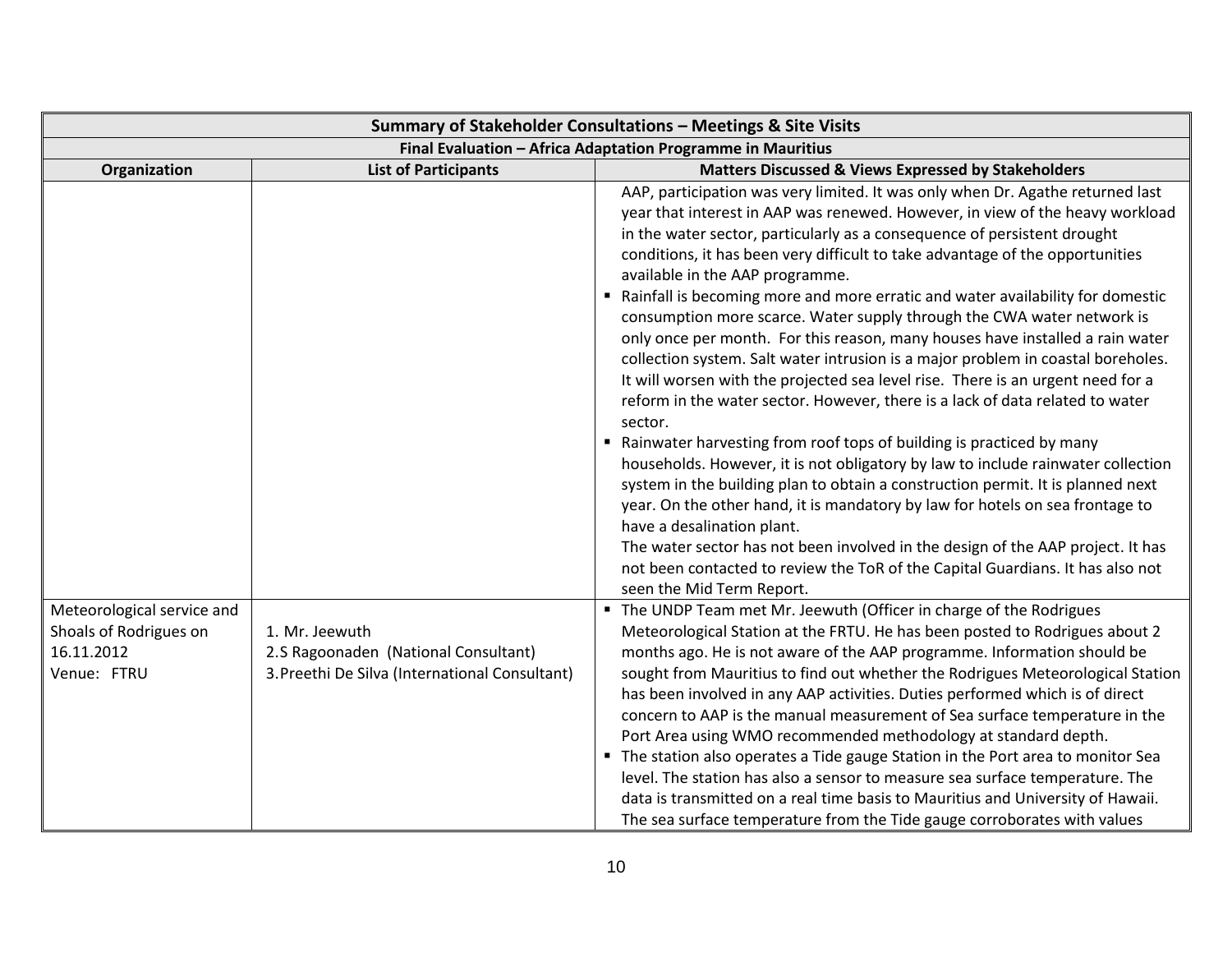| Summary of Stakeholder Consultations - Meetings & Site Visits |                                                                                   |                                                                                                                                                                                                                                                                                                                                                                                                                                                                                                                     |  |
|---------------------------------------------------------------|-----------------------------------------------------------------------------------|---------------------------------------------------------------------------------------------------------------------------------------------------------------------------------------------------------------------------------------------------------------------------------------------------------------------------------------------------------------------------------------------------------------------------------------------------------------------------------------------------------------------|--|
|                                                               | Final Evaluation - Africa Adaptation Programme in Mauritius                       |                                                                                                                                                                                                                                                                                                                                                                                                                                                                                                                     |  |
| Organization                                                  | <b>List of Participants</b>                                                       | <b>Matters Discussed &amp; Views Expressed by Stakeholders</b>                                                                                                                                                                                                                                                                                                                                                                                                                                                      |  |
|                                                               |                                                                                   | obtained by the manual method.<br>The station already operates and maintains 2 agro-met stations. Mr. Jeewuth is<br>not aware that Rodrigues has received 2 agro met stations under AAP. Close<br>collaboration could be established between authorities concerned to coordinate<br>activities in agro-met and sea level measurement using a tide staff.                                                                                                                                                            |  |
| University of Mauritius<br>Date: 19.11.2012                   |                                                                                   | Initially, the Meteorological Service was approached to house the Climate                                                                                                                                                                                                                                                                                                                                                                                                                                           |  |
| Venue: UOM                                                    | 1. Girish Boojhawon<br>2. Shivraj Bhunjee<br>3.S Ragoonaden (National Consultant) | Change data Server. On its declination due to heavy workload and lack of<br>human resources, the UOM accepted to participate in this component of the<br>AAP.<br>It is one of several servers in an air conditioned room which the UOM operates                                                                                                                                                                                                                                                                     |  |
|                                                               |                                                                                   | and maintains. It has been guided by the principle that the new server will<br>benefit researchers, students and other users of climate data to house the<br>server.                                                                                                                                                                                                                                                                                                                                                |  |
|                                                               |                                                                                   | The server does not need much supervision and maintenance. It has to be<br>switched off during bad weather and cyclonic weather. Certain precautions<br>should also be taken during lightning occurrences. It provides a continuous 24<br>hour service. However, in case of heavy demand and over loading, it can<br>temporarily be switched off to avoid disruption in the system. This usually<br>happens rarely. In any case local access will still be possible. Only access from<br>overseas will be affected. |  |
|                                                               |                                                                                   | The demand for data is still low. In November 2012, there were 4 demands. It is<br>a new facility which is still not well known. It is expected that demand will<br>gradually increase. Otherwise, wide publicity should be given so that a larger<br>number of users take advantage of the facility. Researchers/ Institutions can<br>upload their data on the system for the benefit of users.                                                                                                                    |  |
| Rajiv Gandhi Science                                          |                                                                                   | " The objective of the Rajiv Gandhi is to popularize science and technology                                                                                                                                                                                                                                                                                                                                                                                                                                         |  |
| Centre                                                        | 1. Bhanini Kamudu                                                                 | targeting school and the General public. It has 5 galleries with permanent                                                                                                                                                                                                                                                                                                                                                                                                                                          |  |
| Date: 19.11.2012                                              | 2. Hemraj Ramsurrun                                                               | display. It is accessible to the public with an entrance fee of Rs 40 for adults and                                                                                                                                                                                                                                                                                                                                                                                                                                |  |
| Venue: Rajiv Gandhi                                           | 3.P. Jhugaro                                                                      | Rs 10 for school students.                                                                                                                                                                                                                                                                                                                                                                                                                                                                                          |  |
| <b>Science Centre</b>                                         | 4.S.Rungoo                                                                        | • The climate change Exhibition explores the issues surrounding climate change                                                                                                                                                                                                                                                                                                                                                                                                                                      |  |
|                                                               | 5. S Ragoonaden (National Consultant)                                             | and looks at the impacts of climate change and sea level rise through interactive                                                                                                                                                                                                                                                                                                                                                                                                                                   |  |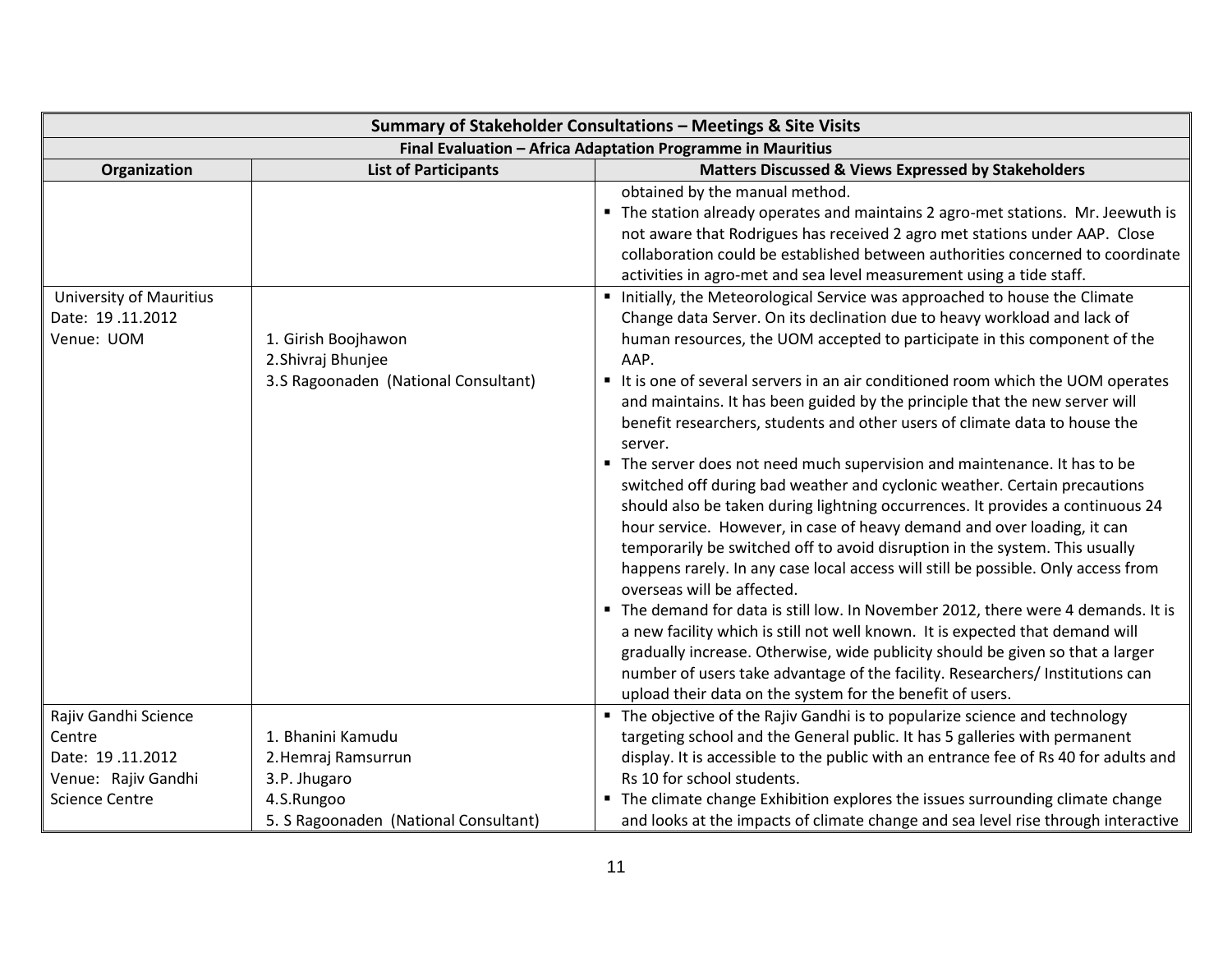| Summary of Stakeholder Consultations - Meetings & Site Visits                                               |                                                                                                                                     |                                                                                                                                                                                                                                                                                                                                                                                                                                                                                                                                                                                                                                                                                                                                                                                                                                                                                                                                                                                                                                                                                                                                                                                                                                                                                                                                                                                                                       |
|-------------------------------------------------------------------------------------------------------------|-------------------------------------------------------------------------------------------------------------------------------------|-----------------------------------------------------------------------------------------------------------------------------------------------------------------------------------------------------------------------------------------------------------------------------------------------------------------------------------------------------------------------------------------------------------------------------------------------------------------------------------------------------------------------------------------------------------------------------------------------------------------------------------------------------------------------------------------------------------------------------------------------------------------------------------------------------------------------------------------------------------------------------------------------------------------------------------------------------------------------------------------------------------------------------------------------------------------------------------------------------------------------------------------------------------------------------------------------------------------------------------------------------------------------------------------------------------------------------------------------------------------------------------------------------------------------|
| Final Evaluation - Africa Adaptation Programme in Mauritius                                                 |                                                                                                                                     |                                                                                                                                                                                                                                                                                                                                                                                                                                                                                                                                                                                                                                                                                                                                                                                                                                                                                                                                                                                                                                                                                                                                                                                                                                                                                                                                                                                                                       |
| Organization                                                                                                | <b>List of Participants</b>                                                                                                         | Matters Discussed & Views Expressed by Stakeholders                                                                                                                                                                                                                                                                                                                                                                                                                                                                                                                                                                                                                                                                                                                                                                                                                                                                                                                                                                                                                                                                                                                                                                                                                                                                                                                                                                   |
| Water Unit, Ministry of<br>Public Infrastructure &<br><b>National Development</b><br>Unit, Land Transport & | 6. Preethi De Silva (International Consultant)<br>1.U. Goodhur, Project Assistant<br>2. Preethi De Silva (International Consultant) | stations and videos. The ladder and dice game is particularly interesting. By just<br>playing, much can be learned about climate change impacts and measures to be<br>taken to contribute to combat climate change.<br>The exhibition is divided into 5 main areas focusing on different aspects of<br>climate change. These are: (i) Understanding climate change, (ii) Effects of<br>climate change, (iii) Climate change and adaptation (iv), Climate change<br>mitigation and (v) A new energy future.<br>• The opening ceremony in the presence of eminent personalities took place on<br>the 14 June 2012. Flyers providing some details about the climate exhibition<br>were distributed to the general public. The climate change gallery is a 3 year<br>event.<br>Climate change and sea level rise is a long term issue. It is projected that its<br>impacts will be more and more felt. It is therefore fundamental that the gallery<br>remains open beyond the 3 years planned under AAP.<br>The RGSC is planned to continue the display beyond 3 years and perhaps make<br>it a permanent gallery or integrate it with the other permanent gallery.<br>Associated with AAP for nearly 2 years.<br>While serving as a member of Steering Committee attended all other important<br>meetings convened by MoE.<br>Master Plan for Water Sector is almost ready, should be sent to Cabinet<br>$\blacksquare$ |
| Shipping<br>Date: 19.11.2012<br>Venue: UOM                                                                  |                                                                                                                                     | approval shortly and, then published, Implementation will begin early 2013.<br>Predicting 10-15% water deficit due to climate change.<br>Number of diversions and dams are to be constructed to increase capacity of<br>water storage, also drilling water boreholes.<br>■ Currently % of Unaccounted for Water is slightly higher than 50% and measures<br>are taken to reduce it.<br>Optimization of water rights; Allocation of water use to be rationalized; Revision<br>of Rivers and Canal Act of 1865 only for irrigation, large land owners at an<br>advantage.<br>Water rights Reform Programme to be launched to look after interest of Hotels,<br>Industries, and Households etc.                                                                                                                                                                                                                                                                                                                                                                                                                                                                                                                                                                                                                                                                                                                          |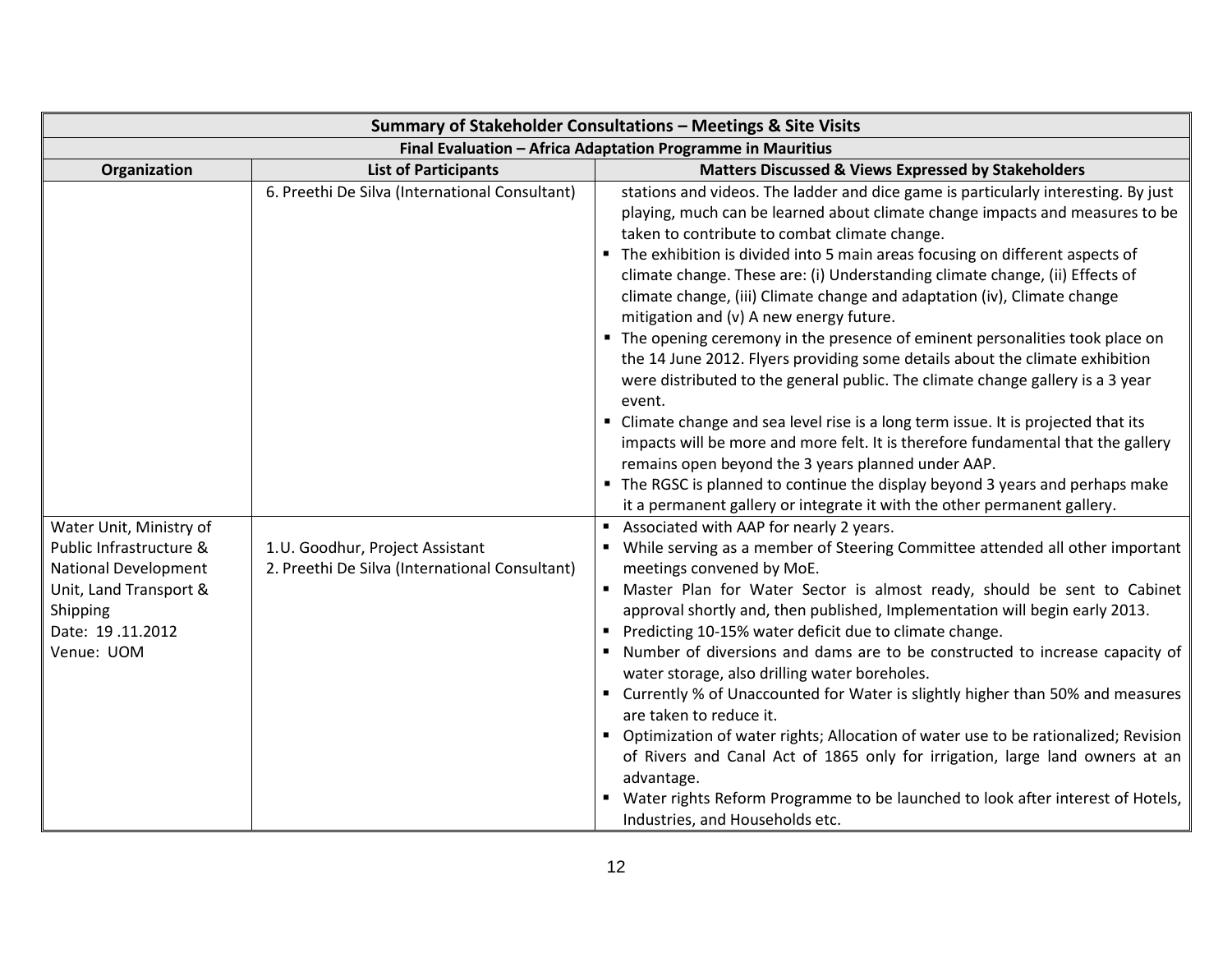|                                                                                                       |                                                                                                                              | Summary of Stakeholder Consultations - Meetings & Site Visits                                                                                                                                                                                                                                                                                                                                                                                                                                                                                                                                                                                                                                                                                                                                                                                                                                                                                                                                                                                                                                                                                                                                                                                                                                                                                                                                                                                                                                                                                                                                                                                                                                                                                                                                                                                                                                                                                                                                                                                                                             |
|-------------------------------------------------------------------------------------------------------|------------------------------------------------------------------------------------------------------------------------------|-------------------------------------------------------------------------------------------------------------------------------------------------------------------------------------------------------------------------------------------------------------------------------------------------------------------------------------------------------------------------------------------------------------------------------------------------------------------------------------------------------------------------------------------------------------------------------------------------------------------------------------------------------------------------------------------------------------------------------------------------------------------------------------------------------------------------------------------------------------------------------------------------------------------------------------------------------------------------------------------------------------------------------------------------------------------------------------------------------------------------------------------------------------------------------------------------------------------------------------------------------------------------------------------------------------------------------------------------------------------------------------------------------------------------------------------------------------------------------------------------------------------------------------------------------------------------------------------------------------------------------------------------------------------------------------------------------------------------------------------------------------------------------------------------------------------------------------------------------------------------------------------------------------------------------------------------------------------------------------------------------------------------------------------------------------------------------------------|
|                                                                                                       |                                                                                                                              | Final Evaluation - Africa Adaptation Programme in Mauritius                                                                                                                                                                                                                                                                                                                                                                                                                                                                                                                                                                                                                                                                                                                                                                                                                                                                                                                                                                                                                                                                                                                                                                                                                                                                                                                                                                                                                                                                                                                                                                                                                                                                                                                                                                                                                                                                                                                                                                                                                               |
| Organization                                                                                          | <b>List of Participants</b>                                                                                                  | Matters Discussed & Views Expressed by Stakeholders                                                                                                                                                                                                                                                                                                                                                                                                                                                                                                                                                                                                                                                                                                                                                                                                                                                                                                                                                                                                                                                                                                                                                                                                                                                                                                                                                                                                                                                                                                                                                                                                                                                                                                                                                                                                                                                                                                                                                                                                                                       |
|                                                                                                       |                                                                                                                              | • There was a technical group under AAP at the beginning and it did not continue<br>to function.                                                                                                                                                                                                                                                                                                                                                                                                                                                                                                                                                                                                                                                                                                                                                                                                                                                                                                                                                                                                                                                                                                                                                                                                                                                                                                                                                                                                                                                                                                                                                                                                                                                                                                                                                                                                                                                                                                                                                                                          |
| Mauritius Institute of<br>Education<br>Date: 20.11.2012<br>Venue: Mauritius Institute<br>of Education | 1. Dr. R. Bholah<br>2.S. Cyparsade<br>3.S Ragoonaden (National Consultant)<br>4. Preethi De Silva (International Consultant) | The target audience was diverse. It included teachers, students, parents,<br>community and the country as a whole. The materials developed include: (i)<br>training materials for teachers, (ii) learning materials, pamphlets, booklets,<br>interactive multimedia materials for students and (iii) pamphlets and booklets<br>for parents.<br>3D models were made interactive so that certain parameters could be changed<br>and their effects observed to understand visually the factors responsible for CC.<br>One example was a model in 3D showing how ice at the Polar Regions is melting<br>and contributing to Sea Level Rise, threatening coastal settlements and<br>inundation coast roads. It was adapted to areas in Mauritius.<br>A small cartoon strip has been prepared particularly for primary schools using a<br>simple and clear language and making complex Technical/scientific concept<br>within the reach of school children. All these materials were presented to<br>teachers during training with clear explanation how to use them.<br>A mobile Graphic Exhibition on climate change was mounted. Schools and the<br>general public benefitted from the initiative.<br>Essay competition was organized for Secondary Schools (Forms I to VI) and Quiz<br>Competition and Essay Competition for Primary Schools.<br>" Following discussion with teachers, it was realized that they are usually resistant<br>to teach extra curriculum topics during school hours. The system of education is<br>exam-oriented. There is tight competition to get admitted to star schools at<br>secondary level. The syllabus is already intense and hence teachers will focus on<br>themes/topics contain in school syllabus.<br>• The only option to encourage teachers to teach climate change in class is to<br>integrate climate change in the school curriculum. The MIE has already<br>proposed this initiative to the Curriculum Development Unit of the Ministry of<br>Education.<br>These resource persons will be involved in the preparation of materials such as |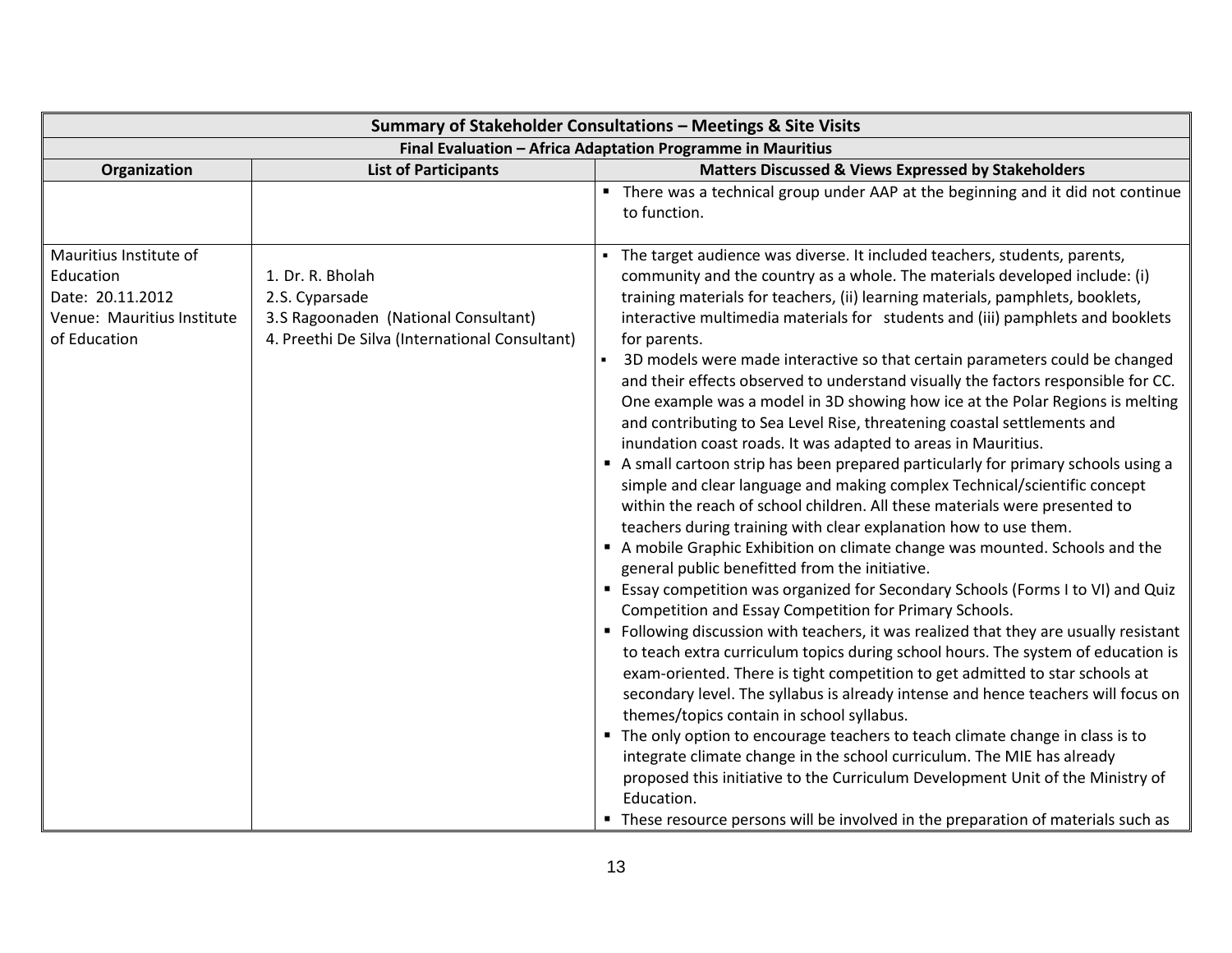| Summary of Stakeholder Consultations - Meetings & Site Visits                                                        |                                                                                                                                                                             |                                                                                                                                                                                                                                                                                                                                                                                                                                                                                                                                                                                                                                                                                                                                                                                                                                                                                                                                                                                                                                                                                                                                                                                                                                                                               |
|----------------------------------------------------------------------------------------------------------------------|-----------------------------------------------------------------------------------------------------------------------------------------------------------------------------|-------------------------------------------------------------------------------------------------------------------------------------------------------------------------------------------------------------------------------------------------------------------------------------------------------------------------------------------------------------------------------------------------------------------------------------------------------------------------------------------------------------------------------------------------------------------------------------------------------------------------------------------------------------------------------------------------------------------------------------------------------------------------------------------------------------------------------------------------------------------------------------------------------------------------------------------------------------------------------------------------------------------------------------------------------------------------------------------------------------------------------------------------------------------------------------------------------------------------------------------------------------------------------|
| Final Evaluation - Africa Adaptation Programme in Mauritius                                                          |                                                                                                                                                                             |                                                                                                                                                                                                                                                                                                                                                                                                                                                                                                                                                                                                                                                                                                                                                                                                                                                                                                                                                                                                                                                                                                                                                                                                                                                                               |
| Organization                                                                                                         | <b>List of Participants</b>                                                                                                                                                 | Matters Discussed & Views Expressed by Stakeholders                                                                                                                                                                                                                                                                                                                                                                                                                                                                                                                                                                                                                                                                                                                                                                                                                                                                                                                                                                                                                                                                                                                                                                                                                           |
|                                                                                                                      |                                                                                                                                                                             | the DVD for pupils, students, teachers and parents, the Poster, the Flyer, the<br>Cartoon and the 3D models. They will also be involved in the training of<br>teachers, in awareness campaigns for Primary and Secondary schools and in the<br>Mobile Graphic Exhibition. Other resource persons from language departments<br>will be involved in the Essay and Quiz Competitions, they will also act as<br>markers, moderators, writers of questions for Quiz and as Jury members.<br>■ Training workshop was held from 19-22 July 2012 in Rodrigues. A team of 4 MIE<br>staff also proceeded to Agalega at the end of November 2012 to sensitize 2<br>primary schools and 1 Secondary school as well as the general public.<br>• There is a lack of cooperation and communication among teaching institutions.<br>For example, during the AAP awareness week at the University of Mauritius, the<br>MIE was not invited. It was not also invited to make a presentation at the<br>Knowledge Fair (UOM, 29to 31 October 2012)                                                                                                                                                                                                                                                |
| <b>Meeting with Mauritius</b><br><b>Research Council</b><br>Date: 20.11.2012<br>Venue: Mauritius Research<br>Council | 1.Dr. Bissonauth<br>2.Dr. R. Rarmessur<br>3.Dr. Somaroo<br>4.Sohun<br>5.P.Tatayah<br>6.S Ragoonaden (National Consultant)<br>7. Preethi De Silva (International Consultant) | All the 11 Principal Investigators who benefited from AAP funding for their<br>researches were invited. Only 4 turned up. One represented 2 studies<br>conducted. It is deplorable that the 2 researchers, who used the Dynamic<br>System Modeling for their studies, were not present to provide some<br>information on the T21 for future action.<br>Dr. Bissonauth provided some details on the methodology on the selection<br>$\blacksquare$<br>process. AAP Funds were provided to MRC, which were responsible to invite call<br>for proposals for the research, identify eligible projects and manage the funds.<br>He recognized that climate change research is a new challenge, which<br>nevertheless should be pursued in view of growing concern of climate change<br>impacts and the urgency to adapt to it for survival.<br>Projects on ash from coal and bagasse are not directly related to climate change<br>adaptation. However, they were selected on the request of the MOESD. Ash<br>from bagasse and coal used for producing electricity is becoming an important<br>source of pollution and a threat to human health and flora and fauna. The aim<br>was to investigate how it could become a resource as fertilizers and in concrete<br>block making. |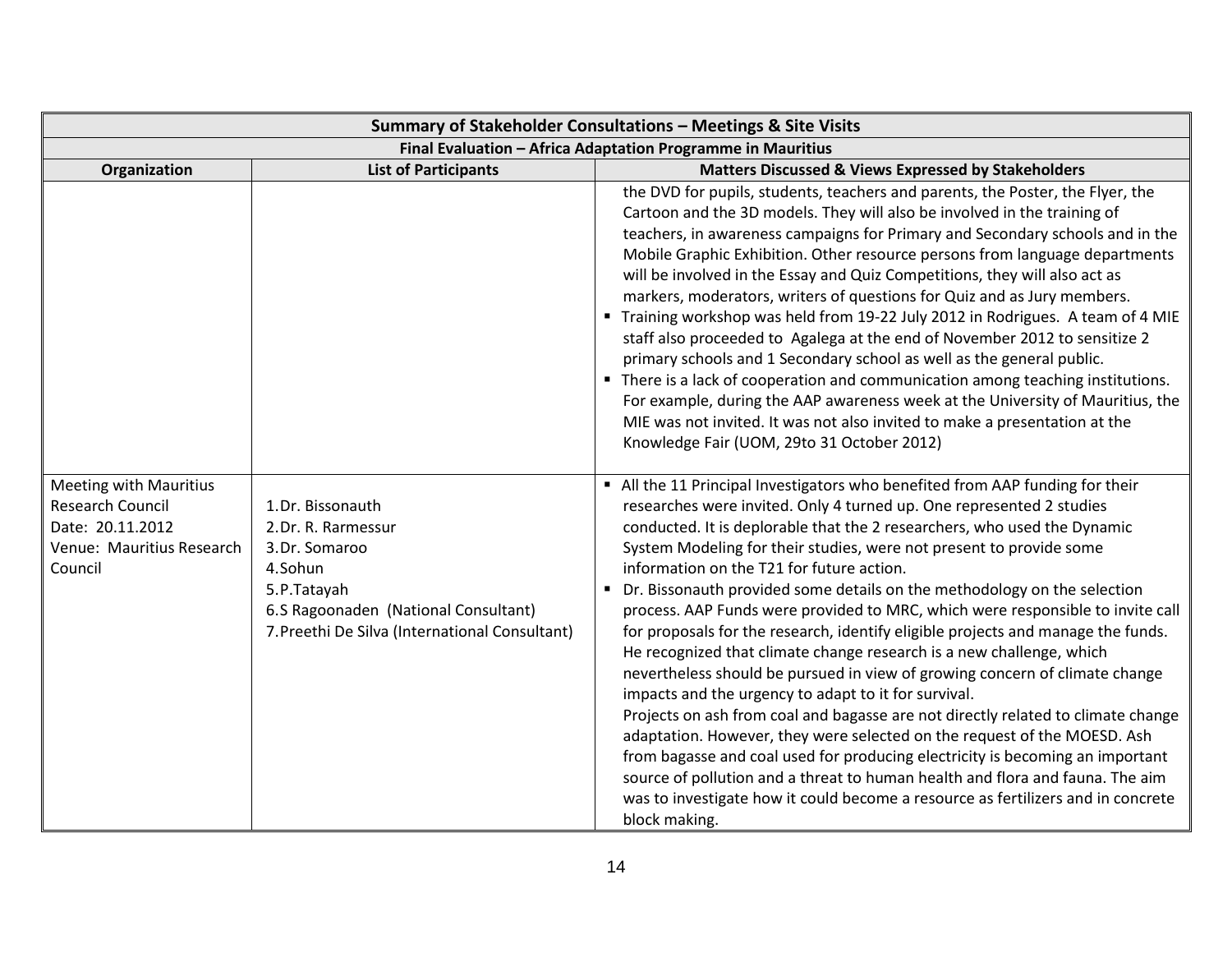|                                                                                      |                                                                                                                                                                                                     | Summary of Stakeholder Consultations - Meetings & Site Visits                                                                                                                                                                                                                                                                                                                                                                                                                                                                                                                                                                                                                                                                                                                                                                                                                                                                                                                                                                                                                                                                                                                                                                                                                                                                                                                                                                                                                                                                                                                                                                                                                                                                                                                                                                                                                                                                                                                                                                                                                                                                                                    |
|--------------------------------------------------------------------------------------|-----------------------------------------------------------------------------------------------------------------------------------------------------------------------------------------------------|------------------------------------------------------------------------------------------------------------------------------------------------------------------------------------------------------------------------------------------------------------------------------------------------------------------------------------------------------------------------------------------------------------------------------------------------------------------------------------------------------------------------------------------------------------------------------------------------------------------------------------------------------------------------------------------------------------------------------------------------------------------------------------------------------------------------------------------------------------------------------------------------------------------------------------------------------------------------------------------------------------------------------------------------------------------------------------------------------------------------------------------------------------------------------------------------------------------------------------------------------------------------------------------------------------------------------------------------------------------------------------------------------------------------------------------------------------------------------------------------------------------------------------------------------------------------------------------------------------------------------------------------------------------------------------------------------------------------------------------------------------------------------------------------------------------------------------------------------------------------------------------------------------------------------------------------------------------------------------------------------------------------------------------------------------------------------------------------------------------------------------------------------------------|
|                                                                                      |                                                                                                                                                                                                     | Final Evaluation - Africa Adaptation Programme in Mauritius                                                                                                                                                                                                                                                                                                                                                                                                                                                                                                                                                                                                                                                                                                                                                                                                                                                                                                                                                                                                                                                                                                                                                                                                                                                                                                                                                                                                                                                                                                                                                                                                                                                                                                                                                                                                                                                                                                                                                                                                                                                                                                      |
| Organization                                                                         | <b>List of Participants</b>                                                                                                                                                                         | <b>Matters Discussed &amp; Views Expressed by Stakeholders</b>                                                                                                                                                                                                                                                                                                                                                                                                                                                                                                                                                                                                                                                                                                                                                                                                                                                                                                                                                                                                                                                                                                                                                                                                                                                                                                                                                                                                                                                                                                                                                                                                                                                                                                                                                                                                                                                                                                                                                                                                                                                                                                   |
| Ministry of Agro Industries<br>and Food Security<br>Date: 20.11.2012<br>Venue: MOESD | 1. I Ramma (Principal Agricultural Officer)<br>2. Seewonlall Seeruntun (Principal Agricultural<br>Officer<br>3.S Ragoonaden (National Consultant)<br>4. Preethi De Silva (International Consultant) | • The Ministry participated actively towards the preparation of National<br>assessment on the Agriculture sector by Capital Guardians. Many shortcomings<br>were identified in the stock taking reports such as out dated data and confusion<br>on locations.<br>• There were considerable delays in the commissioning process to obtain the<br>service of a consultant firm due to numerous reasons.<br>" The Projector coordinator passed away while the TOR was being prepared. The<br>identification of relevant stakeholders to participate in the agricultural sector<br>also took much time. There was lack of coordinating between the water and<br>agricultural sectors.<br>• The TOR for recruiting consultant firm was too demanding particularly on<br>qualification requirement at the expense of technical experience. It was<br>proposed that in the future TOR is made more flexible to open the door for the<br>best Consultants/Consultant Firm, based on technical expertise and previous<br>experience most appropriate in the local context, to be selected.<br>Eventually, the Capital Guardians consultant firm submitted a baseline report<br>which can be considered satisfactory. It reflects what the country needs.<br>Information provided in the biding document on qualification, projects<br>implementation in other countries and past performance should not be taken<br>for granted. A system to verify the information as detailed in the biding<br>document should be put in place. Reliable proof on information provided<br>should form part of the TOR and it should be authenticated. The Mauritius High<br>Commission/Embassies could provide help in the process.<br>" Many consultants of high caliber and reputation became available through the<br>AAP process such as Dr. Bassi and Dr. Kelly. However, their presence in the<br>country was of short duration, mostly 1 to 2 weeks. It was not possible for local<br>scientists to interact with them to take advantage of their experience and<br>knowledge as the main focus was to gather as much information as possible for<br>the preparation of reports. |
|                                                                                      |                                                                                                                                                                                                     | ■ It is proposed that well known consultants are recruited for a long period $-3$ to                                                                                                                                                                                                                                                                                                                                                                                                                                                                                                                                                                                                                                                                                                                                                                                                                                                                                                                                                                                                                                                                                                                                                                                                                                                                                                                                                                                                                                                                                                                                                                                                                                                                                                                                                                                                                                                                                                                                                                                                                                                                             |
|                                                                                      |                                                                                                                                                                                                     | 6, if not longer - and local counterparts are attached to them on a continuous                                                                                                                                                                                                                                                                                                                                                                                                                                                                                                                                                                                                                                                                                                                                                                                                                                                                                                                                                                                                                                                                                                                                                                                                                                                                                                                                                                                                                                                                                                                                                                                                                                                                                                                                                                                                                                                                                                                                                                                                                                                                                   |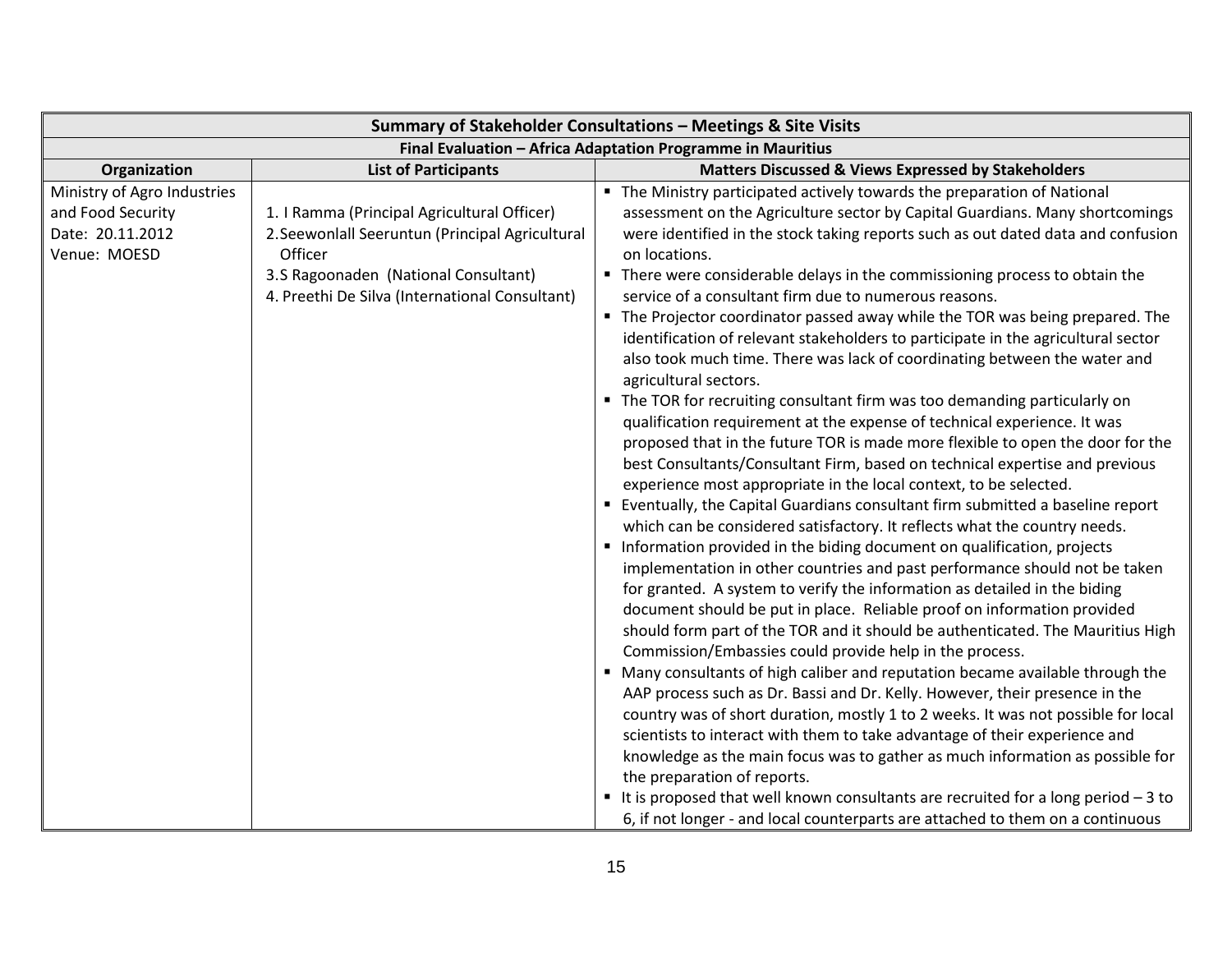| Summary of Stakeholder Consultations - Meetings & Site Visits |                             |                                                                                                                                                                                                                                                                                                                                                                                                                                                                                                                                                                                                                                                                                                                                                                                                                                                                                                                                                                                                                                                                                                                                                                                                                                                                                                                                                                                                                                                                                                                                                                                                                                                                                                                                                                                                                                                                                                                                                                                                                                                                                                                                                                                                                                                                                                                          |
|---------------------------------------------------------------|-----------------------------|--------------------------------------------------------------------------------------------------------------------------------------------------------------------------------------------------------------------------------------------------------------------------------------------------------------------------------------------------------------------------------------------------------------------------------------------------------------------------------------------------------------------------------------------------------------------------------------------------------------------------------------------------------------------------------------------------------------------------------------------------------------------------------------------------------------------------------------------------------------------------------------------------------------------------------------------------------------------------------------------------------------------------------------------------------------------------------------------------------------------------------------------------------------------------------------------------------------------------------------------------------------------------------------------------------------------------------------------------------------------------------------------------------------------------------------------------------------------------------------------------------------------------------------------------------------------------------------------------------------------------------------------------------------------------------------------------------------------------------------------------------------------------------------------------------------------------------------------------------------------------------------------------------------------------------------------------------------------------------------------------------------------------------------------------------------------------------------------------------------------------------------------------------------------------------------------------------------------------------------------------------------------------------------------------------------------------|
| Final Evaluation - Africa Adaptation Programme in Mauritius   |                             |                                                                                                                                                                                                                                                                                                                                                                                                                                                                                                                                                                                                                                                                                                                                                                                                                                                                                                                                                                                                                                                                                                                                                                                                                                                                                                                                                                                                                                                                                                                                                                                                                                                                                                                                                                                                                                                                                                                                                                                                                                                                                                                                                                                                                                                                                                                          |
| Organization                                                  | <b>List of Participants</b> | <b>Matters Discussed &amp; Views Expressed by Stakeholders</b>                                                                                                                                                                                                                                                                                                                                                                                                                                                                                                                                                                                                                                                                                                                                                                                                                                                                                                                                                                                                                                                                                                                                                                                                                                                                                                                                                                                                                                                                                                                                                                                                                                                                                                                                                                                                                                                                                                                                                                                                                                                                                                                                                                                                                                                           |
|                                                               |                             | basis for capacity building. This will provide incentives to local scientists and will<br>ensure transfer of knowledge and sustainability of project implementation.<br>Five agro-met stations have been acquired under AAP. Sites have been<br>identified. Installation is underway and is being done in collaboration with the<br>Meteorological Service. The data - rainfall, temperature, sunshine, humidity<br>and evaporation - will be transmitted to a server located at the Agricultural<br>Service, Reduit, which forms part of the project. It will be accessible to agro-met<br>data users.<br>It is noted that data from the Meteorological Service is not easily accessible for<br>research on agriculture on climate change. The amount involved in purchasing<br>data is beyond the means of local research scientists. It is hoped that the data<br>from the agro-met stations will partially provide a solution for climate data.<br>In order to provide guidance and direction at Ministerial level for the proper<br>implementation of large scale projects such as AAP, it is vital that the<br>representative of a Ministry is a senior official with decision-taken capability. It<br>should be accompanied by a technician/scientist to provide assistance on<br>technical matters.<br>A working group at the Ministerial level should also be constituted and regular<br>meetings held with clear agenda to review progress and discuss follow up<br>actions. This initiative was recommended by the AAP but rarely implemented.<br>In many instances invitation to attend meetings/workshops was sent late.<br>Procedure to obtain clearance to attend is a long process. At least 2 weeks is<br>required. It is understood that at times it is inevitable to send invitation on a<br>short notice.<br>It is therefore proposed that at the beginning of the implementation of projects<br>of large scale, technicians/scientists with alternates who will participate<br>throughout the process are identified and clearance is sought for participation<br>in all activities related to the project. An agreement could then be reached at<br>the Ministerial level so that the concerned technicians/scientists could be<br>contacted directly, avoiding thus long procedures for clearance |
|                                                               |                             | • Overseas consultants are needed in specialized fields where expertise and                                                                                                                                                                                                                                                                                                                                                                                                                                                                                                                                                                                                                                                                                                                                                                                                                                                                                                                                                                                                                                                                                                                                                                                                                                                                                                                                                                                                                                                                                                                                                                                                                                                                                                                                                                                                                                                                                                                                                                                                                                                                                                                                                                                                                                              |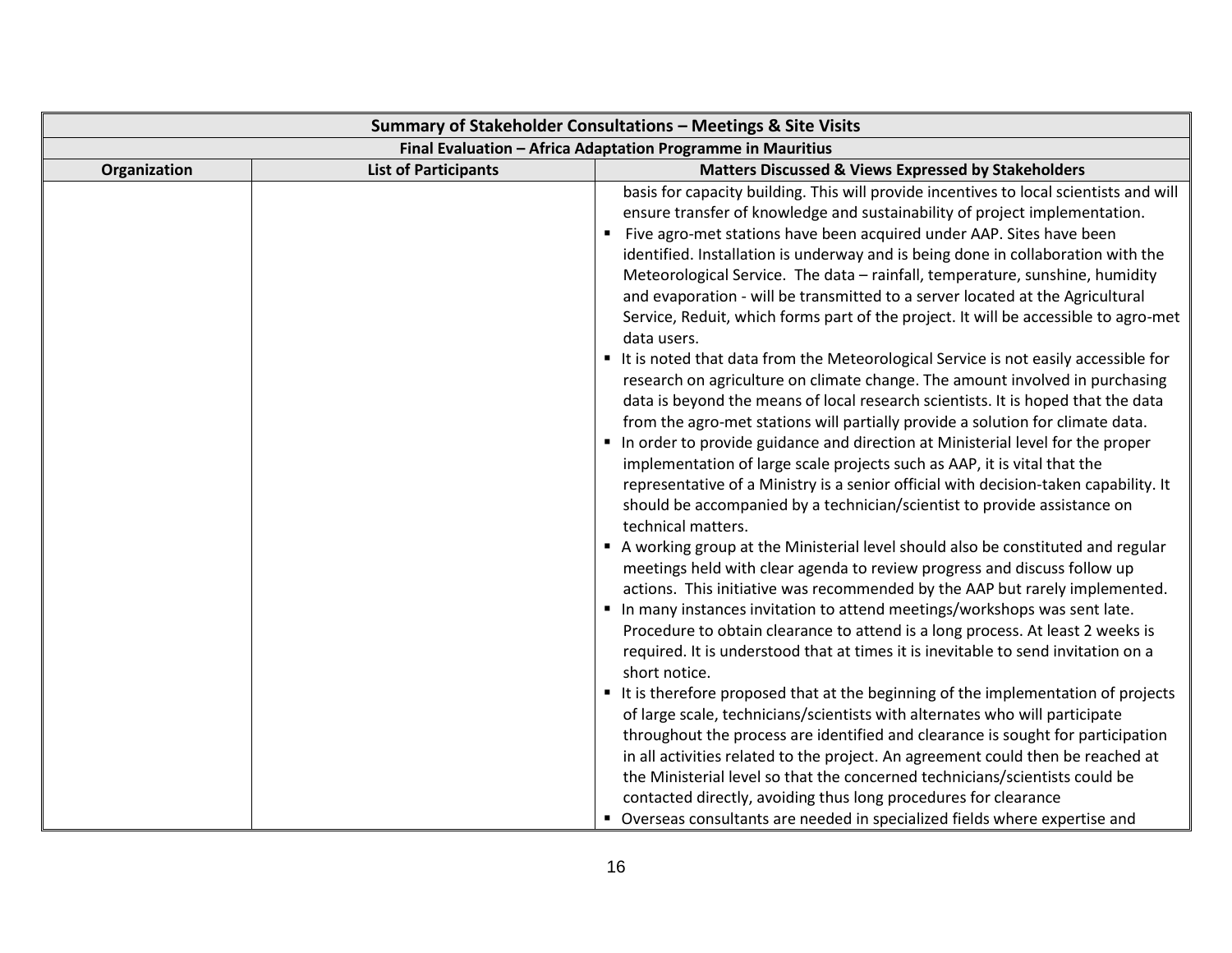| Summary of Stakeholder Consultations - Meetings & Site Visits |                             |                                                                                                                                                                                                                                                                                                                                                                                                                                                                                                                                                                                                                                                                                                                                                                                                                                                                                                                                                                                                                                                                                                                                                                                                                                                                                                                                                                                                                                                                                                                                                                                                                                                                                                                                                                                                                                                                                                                                                                                                                                                                                                                                                                                                                                                                                                                                                                                                                                                                                                 |
|---------------------------------------------------------------|-----------------------------|-------------------------------------------------------------------------------------------------------------------------------------------------------------------------------------------------------------------------------------------------------------------------------------------------------------------------------------------------------------------------------------------------------------------------------------------------------------------------------------------------------------------------------------------------------------------------------------------------------------------------------------------------------------------------------------------------------------------------------------------------------------------------------------------------------------------------------------------------------------------------------------------------------------------------------------------------------------------------------------------------------------------------------------------------------------------------------------------------------------------------------------------------------------------------------------------------------------------------------------------------------------------------------------------------------------------------------------------------------------------------------------------------------------------------------------------------------------------------------------------------------------------------------------------------------------------------------------------------------------------------------------------------------------------------------------------------------------------------------------------------------------------------------------------------------------------------------------------------------------------------------------------------------------------------------------------------------------------------------------------------------------------------------------------------------------------------------------------------------------------------------------------------------------------------------------------------------------------------------------------------------------------------------------------------------------------------------------------------------------------------------------------------------------------------------------------------------------------------------------------------|
| Final Evaluation - Africa Adaptation Programme in Mauritius   |                             |                                                                                                                                                                                                                                                                                                                                                                                                                                                                                                                                                                                                                                                                                                                                                                                                                                                                                                                                                                                                                                                                                                                                                                                                                                                                                                                                                                                                                                                                                                                                                                                                                                                                                                                                                                                                                                                                                                                                                                                                                                                                                                                                                                                                                                                                                                                                                                                                                                                                                                 |
| Organization                                                  | <b>List of Participants</b> | <b>Matters Discussed &amp; Views Expressed by Stakeholders</b>                                                                                                                                                                                                                                                                                                                                                                                                                                                                                                                                                                                                                                                                                                                                                                                                                                                                                                                                                                                                                                                                                                                                                                                                                                                                                                                                                                                                                                                                                                                                                                                                                                                                                                                                                                                                                                                                                                                                                                                                                                                                                                                                                                                                                                                                                                                                                                                                                                  |
|                                                               |                             | capacity is lacking. However, they are not familiar with many characteristics of<br>the country including local conditions, culture, data custodians and institutional<br>set up. This was particularly felt with regards to Capital Guardians Consultant<br>firm missions in the four key sectors. In order to facilitate their tasks so as to<br>derive maximum benefit from their expertise, local counterparts should be<br>attached to them throughout their missions and participate actively as partners.<br>This will enhance capacity building and transfer of technology and knowledge<br>particularly in climate change which is a relatively new and cross cutting areas.<br>Sustainability and follow up actions will thus be assured.<br>Numerous workshops and seminars have been organized on climate change in<br>the recent years. More will be forthcoming on account of the growing<br>importance of climate change and sea level rise as a development issue and<br>need to mainstream climate change in national developments policies and plans<br>for sustainable development. Several officers in the same Ministry/institutions<br>have been given the opportunity to attend to obtain some exposure. In many<br>instances, the knowledge gained is superficial and not deep enough to be<br>applied to improve outputs. Climate change is a specialized area. Continuous<br>training is required in order to understand its implications and intricacies. It is<br>therefore recommended that a core team within a Ministry/Institution is<br>constituted to attend workshops, follow up activities and develop strategies<br>related to climate change.<br>• Several research works/studies conducted under AAP required reliable spatial<br>and temporal data on a daily basis for inputs in models. Monthly data accessible<br>on internet and from Regional and International Data Centres are not suitable<br>for the purpose. The custodian of meteorological data of research quality is the<br>Meteorological Service. However, its current policy is to make available<br>meteorological only on payment even for the research purposes. This has<br>caused great hardship to researchers as no substantial budget was earmarked<br>for purchase of data. As a consequence, the quality of the research and findings<br>has suffered. The setting up of the Climate Change Server Data at the University<br>of Mauritius will partially solve this dilemma. |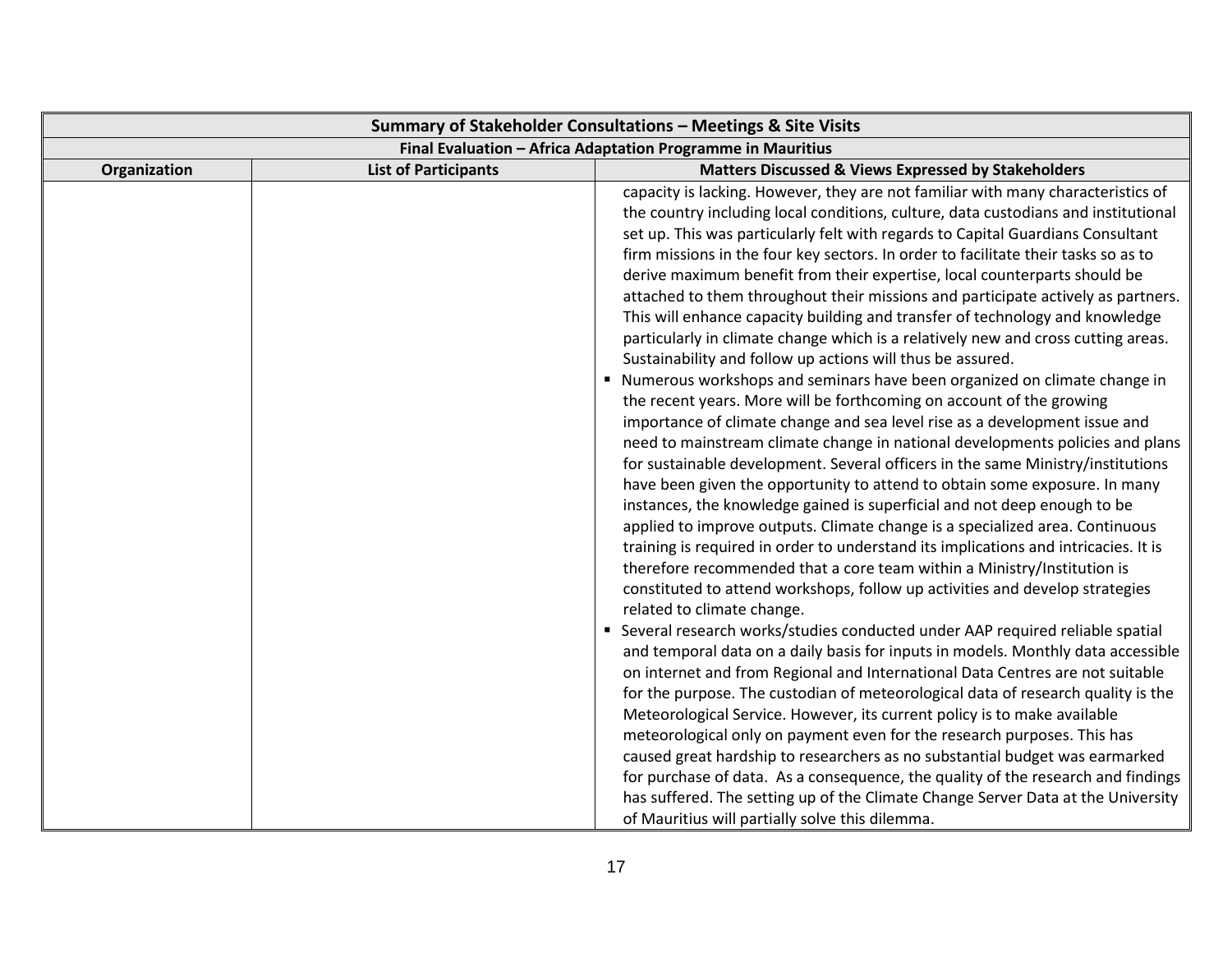| Summary of Stakeholder Consultations - Meetings & Site Visits |                                                                                                                                |                                                                                                                                                                                                                                                                                                                                                                                                                                                                                                                                                                                                                                                                                                                                                   |
|---------------------------------------------------------------|--------------------------------------------------------------------------------------------------------------------------------|---------------------------------------------------------------------------------------------------------------------------------------------------------------------------------------------------------------------------------------------------------------------------------------------------------------------------------------------------------------------------------------------------------------------------------------------------------------------------------------------------------------------------------------------------------------------------------------------------------------------------------------------------------------------------------------------------------------------------------------------------|
| Final Evaluation - Africa Adaptation Programme in Mauritius   |                                                                                                                                |                                                                                                                                                                                                                                                                                                                                                                                                                                                                                                                                                                                                                                                                                                                                                   |
| Organization                                                  | <b>List of Participants</b>                                                                                                    | <b>Matters Discussed &amp; Views Expressed by Stakeholders</b>                                                                                                                                                                                                                                                                                                                                                                                                                                                                                                                                                                                                                                                                                    |
|                                                               |                                                                                                                                | A sound disaster risk management process is data-intensive. Data on<br>precipitation, surface run-off, river discharges, wave heights, cyclone activity<br>should be centrally stored and made accessible to all relevant institutions.                                                                                                                                                                                                                                                                                                                                                                                                                                                                                                           |
| Ministry of Health<br>Date: 21.11.2012<br>Venue: MOESD        | 1. Christian Victor Emmanuel Ciceron<br>2.S Ragoonaden (National Consultant)<br>3. Preethi De Silva (International Consultant) | The Ministry of Health has an Environment Health Engineering Unit through<br>which climate change and impacts on Health is promoted. The Unit has<br>participated in many climate change activities including the Knowledge Fair<br>(University of Mauritius 29 to 31 August 2012) and knowledge Management<br>workshop.<br>It is participating in the drafting of climate change policies, Climate Change                                                                                                                                                                                                                                                                                                                                        |
|                                                               |                                                                                                                                | Resilient Legislation and climate change strategies, particularly on the health<br>aspects.                                                                                                                                                                                                                                                                                                                                                                                                                                                                                                                                                                                                                                                       |
|                                                               |                                                                                                                                | Activities under the AAP whereby the Ministry of health and Quality of Life was<br>involved since 2010 are (i) Workshop on Capacity Building to develop and<br>review Climate Resilient Policies; (ii) Workshop on Capacity Building on<br>formulation of/drafting of Climate Change Resilient Legislation; (iii) Workshop<br>on Prosecution Procedures; (iv) National workshop on Knowledge Management<br>and Capitalization of Experiences; (v) Knowledge Fair on Climate Change; (vi)<br>Workshop on mainstreaming of Climate Change Adaptation in ICZM and EIA and<br>Workshop on mainstreaming of Climate Change Adaptation in the Development<br>Process in the Agriculture, Tourism and fisheries sectors in the Republic of<br>Mauritius. |
|                                                               |                                                                                                                                | • Also 55 officers of the Ministry have followed a course for the training of<br>trainers on Climate Change Health related Impacts.                                                                                                                                                                                                                                                                                                                                                                                                                                                                                                                                                                                                               |
| Ministry of Environment<br>and SD                             | 4. (Mrs.) D. Lan Ng, Director of Department of                                                                                 | The project is overambitious. The document has been designed and formulated<br>by UNDP. It is based on a common strategy designed for Africa and adapted to                                                                                                                                                                                                                                                                                                                                                                                                                                                                                                                                                                                       |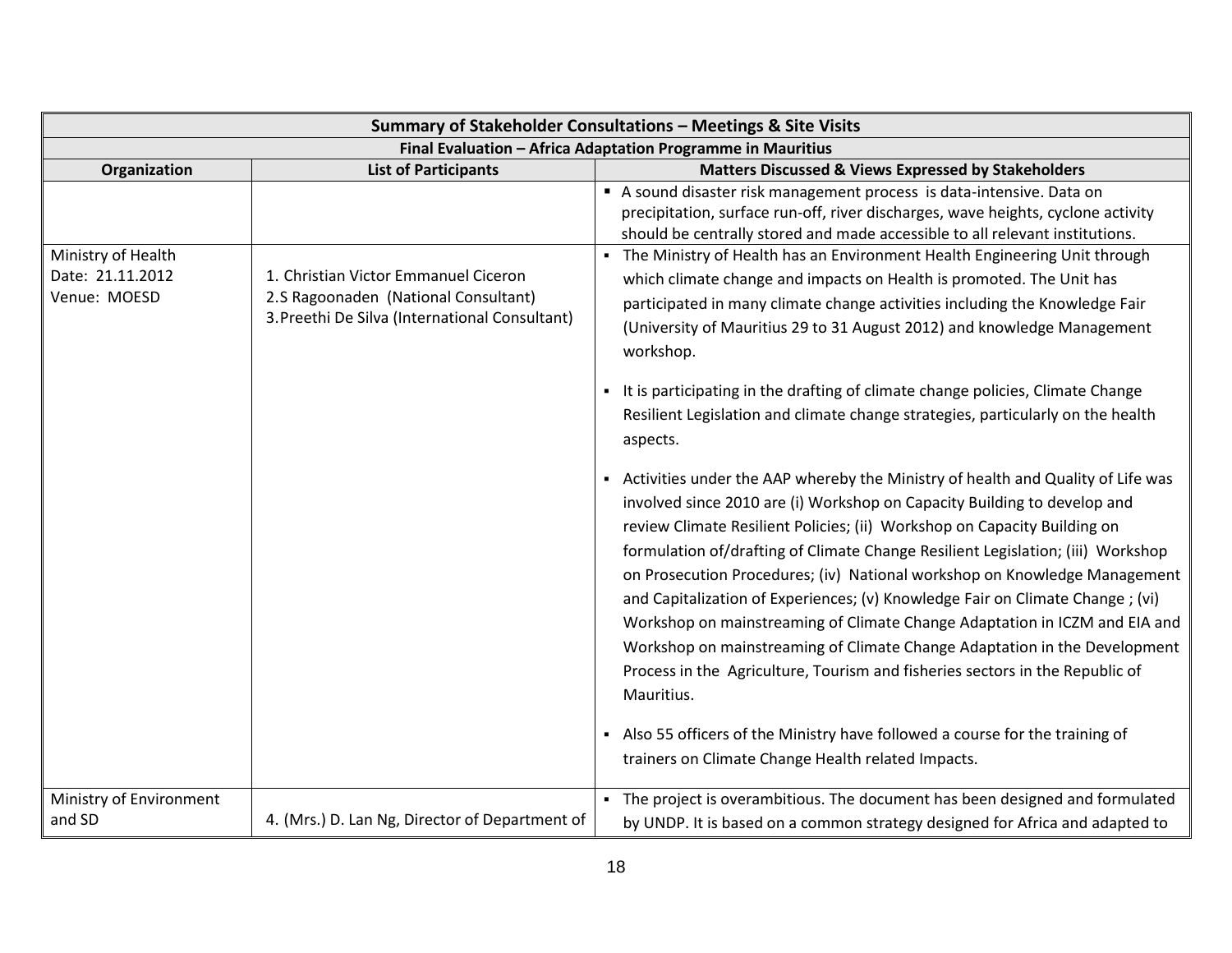|                                  |                                                                                                       | Summary of Stakeholder Consultations - Meetings & Site Visits                                                                                                                                                                                                                                                                                                                                                                                                                                                                                                                                                                                                                                                                                                                                                                                                                                                                                                                                                                                                                                                                                                                                                                                                                                                                                                   |
|----------------------------------|-------------------------------------------------------------------------------------------------------|-----------------------------------------------------------------------------------------------------------------------------------------------------------------------------------------------------------------------------------------------------------------------------------------------------------------------------------------------------------------------------------------------------------------------------------------------------------------------------------------------------------------------------------------------------------------------------------------------------------------------------------------------------------------------------------------------------------------------------------------------------------------------------------------------------------------------------------------------------------------------------------------------------------------------------------------------------------------------------------------------------------------------------------------------------------------------------------------------------------------------------------------------------------------------------------------------------------------------------------------------------------------------------------------------------------------------------------------------------------------|
|                                  |                                                                                                       | Final Evaluation - Africa Adaptation Programme in Mauritius                                                                                                                                                                                                                                                                                                                                                                                                                                                                                                                                                                                                                                                                                                                                                                                                                                                                                                                                                                                                                                                                                                                                                                                                                                                                                                     |
| Organization                     | <b>List of Participants</b>                                                                           | <b>Matters Discussed &amp; Views Expressed by Stakeholders</b>                                                                                                                                                                                                                                                                                                                                                                                                                                                                                                                                                                                                                                                                                                                                                                                                                                                                                                                                                                                                                                                                                                                                                                                                                                                                                                  |
| Date: 21.11.2012<br>Venue: MOESD | Environment<br>5.S Ragoonaden (National Consultant)<br>6. Preethi De Silva (International Consultant) | local condition in the context of Mauritius. Consultation has been held with<br>stakeholders. For instance, a meeting was held on 1 September 2009 under the<br>Chairmanship of UNDP. However, only 6 stakeholders attended.<br>• The $1st$ Regional Inception workshop was organized in South Africa in February<br>2010. Subsequently, a National Inception workshop was organized in Mauritius<br>in April 2010 to get all stakeholders on board.<br>• Originally, distribution and allocation of responsibilities among participating<br>stakeholders were planned to ensure the smooth running of the project.<br>Eventually, all responsibilities - preparation and finalization of TOR,<br>procurement and organization of workshops - fell on the MOESD. The demise<br>of the Project Coordinator was a big blow. Additional staff from MOESD had to<br>be shifted to the AAP Adaptation Unit to cope with the growing workload. No<br>financial incentive was provided to the MOESD staff as encouragement for<br>works performed on several occasions outside office hours.<br>• There were also other impediments outside the control of MOESD which<br>delayed implementation. For instance, the change at the Head of the University<br>of Mauritius caused much delay in the installation of the Climate Change Data<br>Server at the University. |
|                                  |                                                                                                       | • A working group was constituted at the Ministry of Environment. Regular<br>meetings were held. Ministries outside the key lead Ministries (Agriculture,<br>water, Tourism and Fisheries) joined the environment WG. Ministries of Health<br>and Public Infrastructure attended many such meetings.                                                                                                                                                                                                                                                                                                                                                                                                                                                                                                                                                                                                                                                                                                                                                                                                                                                                                                                                                                                                                                                            |
|                                  |                                                                                                       | Overseas procurement and recruitment of overseas consultants/consultant firms<br>were an enormous task. Every avenue was explored to advertise EOI and                                                                                                                                                                                                                                                                                                                                                                                                                                                                                                                                                                                                                                                                                                                                                                                                                                                                                                                                                                                                                                                                                                                                                                                                          |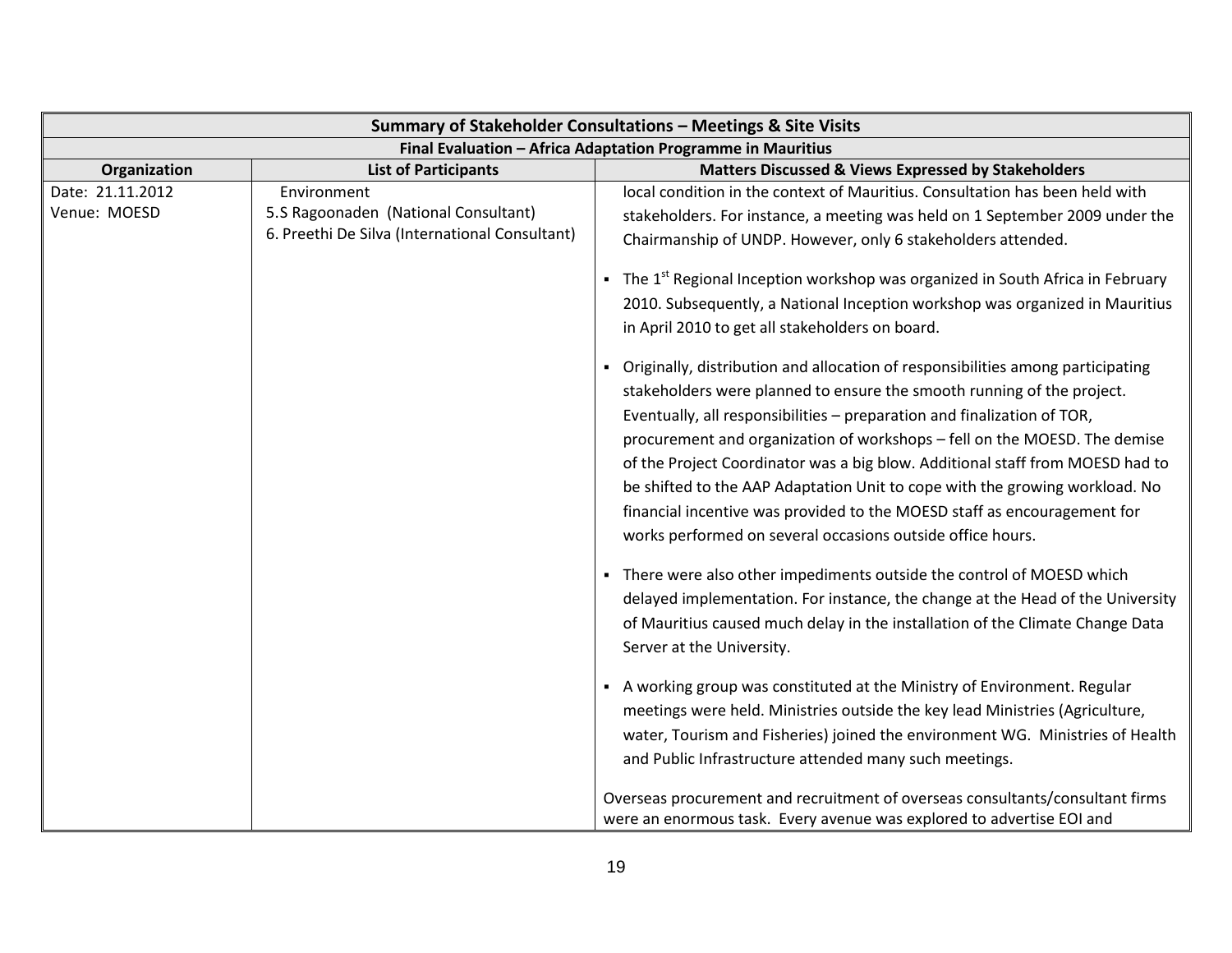| Summary of Stakeholder Consultations - Meetings & Site Visits                                                                          |                                                                                                                   |                                                                                                                                                                                                                                                                                                                                                                                                                                                                                                                                                                                                                                                                                                                                                                                                                                                                                                                                                                                                                                                                                                                                                                                                                                                                                                                                                                                                                                                                                                                                                                                                                                                                                                                                                                                                                                                           |
|----------------------------------------------------------------------------------------------------------------------------------------|-------------------------------------------------------------------------------------------------------------------|-----------------------------------------------------------------------------------------------------------------------------------------------------------------------------------------------------------------------------------------------------------------------------------------------------------------------------------------------------------------------------------------------------------------------------------------------------------------------------------------------------------------------------------------------------------------------------------------------------------------------------------------------------------------------------------------------------------------------------------------------------------------------------------------------------------------------------------------------------------------------------------------------------------------------------------------------------------------------------------------------------------------------------------------------------------------------------------------------------------------------------------------------------------------------------------------------------------------------------------------------------------------------------------------------------------------------------------------------------------------------------------------------------------------------------------------------------------------------------------------------------------------------------------------------------------------------------------------------------------------------------------------------------------------------------------------------------------------------------------------------------------------------------------------------------------------------------------------------------------|
| Final Evaluation - Africa Adaptation Programme in Mauritius                                                                            |                                                                                                                   |                                                                                                                                                                                                                                                                                                                                                                                                                                                                                                                                                                                                                                                                                                                                                                                                                                                                                                                                                                                                                                                                                                                                                                                                                                                                                                                                                                                                                                                                                                                                                                                                                                                                                                                                                                                                                                                           |
| Organization                                                                                                                           | <b>List of Participants</b>                                                                                       | <b>Matters Discussed &amp; Views Expressed by Stakeholders</b>                                                                                                                                                                                                                                                                                                                                                                                                                                                                                                                                                                                                                                                                                                                                                                                                                                                                                                                                                                                                                                                                                                                                                                                                                                                                                                                                                                                                                                                                                                                                                                                                                                                                                                                                                                                            |
| Albion Fisheries Research<br>Centre, Ministry of<br>Fisheries<br>Date: 21.11.2012<br>Venue: Albion Fisheries<br><b>Research Centre</b> | 1. (Mrs.) Mira Hurbungs<br>2.S Ragoonaden (National Consultant)<br>3. Preethi De Silva (International Consultant) | Submission of final document. These included Mauritius High<br>Commissions/Embassies and World Bank. On many occasions, no bids or less than<br>3 bids were received and all the procedures from the beginning had to be<br>repeated. The UNDP website does not cater for environment.<br>• A second visit was arranged with the Ministry of Fisheries (MoF) to meet the<br>Principal Representative in the AAP PSC to obtain more information on the<br>involvement of the MoF in AAP activities besides the Demo projects. During the<br>first meeting with Mrs. Koonjul, alternate Representative, she provided only<br>details about the Coral farming activities and sea cucumber project.<br>. The MoF attended regularly AAP PSC meeting. No formal WG has been<br>established within the Ministry for AAP. However, all involvement was<br>discussed first with the Officer in Charge of AFRC and other senior officers<br>before any commitment is made. The AFRC Management was also provided<br>with feedback on AAP activities.<br>. The participation of AFRC was mostly focused on coral farming. The sea<br>cucumber component did not materialize on account of difficulties to recruit an<br>expert for CB and the transfer of technology and knowledge. The culture of sea<br>cucumber is a very specialized undertaking and no country is prepared to share<br>the technology. The only solution is arrangement with a foreign company to<br>develop the industry in Mauritius without any pressure in the transfer of the<br>technology. This is currently the case with fish agriculture which is being<br>exploited by a foreign company - La Ferme Marine de Mahebourg.<br>Mrs Hurhungs provided other information that the AFRC is promoting to<br>release pressure on the fisheries activities and address climate change. These |
|                                                                                                                                        |                                                                                                                   | include:                                                                                                                                                                                                                                                                                                                                                                                                                                                                                                                                                                                                                                                                                                                                                                                                                                                                                                                                                                                                                                                                                                                                                                                                                                                                                                                                                                                                                                                                                                                                                                                                                                                                                                                                                                                                                                                  |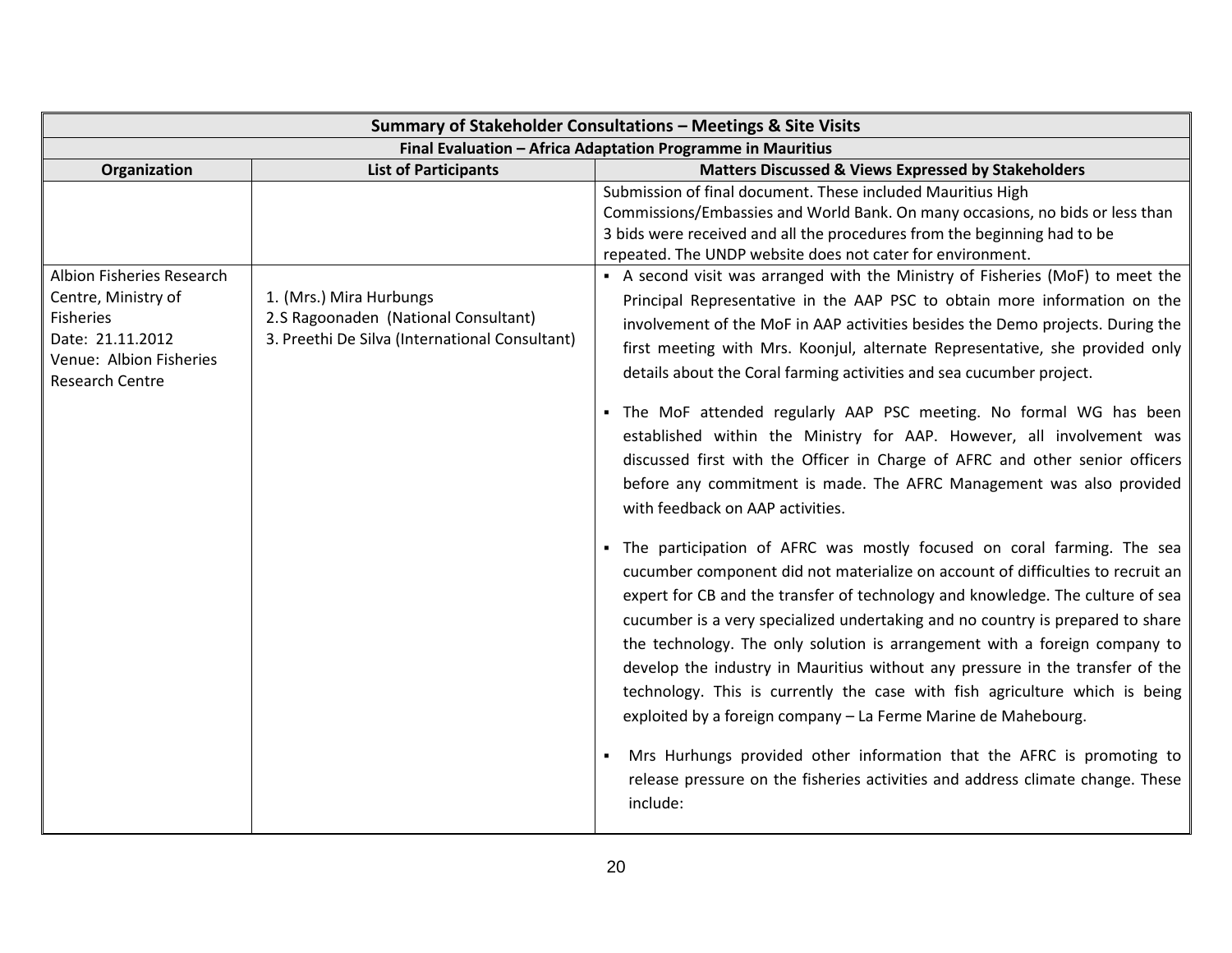|                                                                                                                |                                                                                                                                  | Summary of Stakeholder Consultations - Meetings & Site Visits                                                                                                                                                                                                                                                                                                                                                                                                                                                                                                                                                                                                                                                                                                                                                                                                                                                                                                                                                                                                          |
|----------------------------------------------------------------------------------------------------------------|----------------------------------------------------------------------------------------------------------------------------------|------------------------------------------------------------------------------------------------------------------------------------------------------------------------------------------------------------------------------------------------------------------------------------------------------------------------------------------------------------------------------------------------------------------------------------------------------------------------------------------------------------------------------------------------------------------------------------------------------------------------------------------------------------------------------------------------------------------------------------------------------------------------------------------------------------------------------------------------------------------------------------------------------------------------------------------------------------------------------------------------------------------------------------------------------------------------|
|                                                                                                                |                                                                                                                                  | Final Evaluation - Africa Adaptation Programme in Mauritius                                                                                                                                                                                                                                                                                                                                                                                                                                                                                                                                                                                                                                                                                                                                                                                                                                                                                                                                                                                                            |
| Organization                                                                                                   | <b>List of Participants</b>                                                                                                      | <b>Matters Discussed &amp; Views Expressed by Stakeholders</b>                                                                                                                                                                                                                                                                                                                                                                                                                                                                                                                                                                                                                                                                                                                                                                                                                                                                                                                                                                                                         |
|                                                                                                                |                                                                                                                                  | Two Marine Parks and 6 fisheries reserves have been established. Other<br>MPAs are being envisaged<br>$\triangleright$ The establishment of MPAs is a sensitive issue in view of the multitude of<br>marine users and intense competition to exploit the limited marine<br>resources<br>> Effort to release pressure from lagoon fisheries is deployed. Fisheries off<br>lagoon being promoted. FADs have been installed in many places off<br>lagoon and are attracting fish for the benefit of the professional fishers<br>$\triangleright$ Netting buy back scheme has been introduced to reduce the number of<br>net fishing during the netting season.<br>> Coral framing would gradually be expanded<br>> Water quality including sea surface temperature is monitored on a<br>continuous basis at several locations around the island<br>She agreed with the proposal to promote public-private partnership to<br>establish coral farms in front of private hotels and declare them as MPAs after<br>consultation with all marine users and other stakeholders. |
| Ministry of Gender<br>Equality, Child<br>Development and Family<br>Welfare<br>Date: 21.11.2012<br>Venue: MOESD | 1. (Mrs.) P.Tow Nam<br>2.Ms K. Ah Nien<br>3.S Ragoonaden (National Consultant)<br>4. Preethi De Silva (International Consultant) | • The main focus of the Ministry of Gender Equality, CD & FW on climate change<br>has been on training of trainers and sensitization. Overall 2759 participants<br>have been sensitized on climate change, its impacts on key sectors including<br>water, agriculture, coastal zone, health and tourism its gendered implications.<br>A training programme was conducted in two batches $(10 - 12$ April 2012 and<br>16 - 18 April 2012) at Gold Crest Hotel, Quatre Bornes. The objective of the<br>training programme was to train relevant stakeholders by imparting them with<br>the necessary knowledge on the impact of climate change on men and women.<br>Resource persons were from MOESD, UNDP and overseas experts.                                                                                                                                                                                                                                                                                                                                         |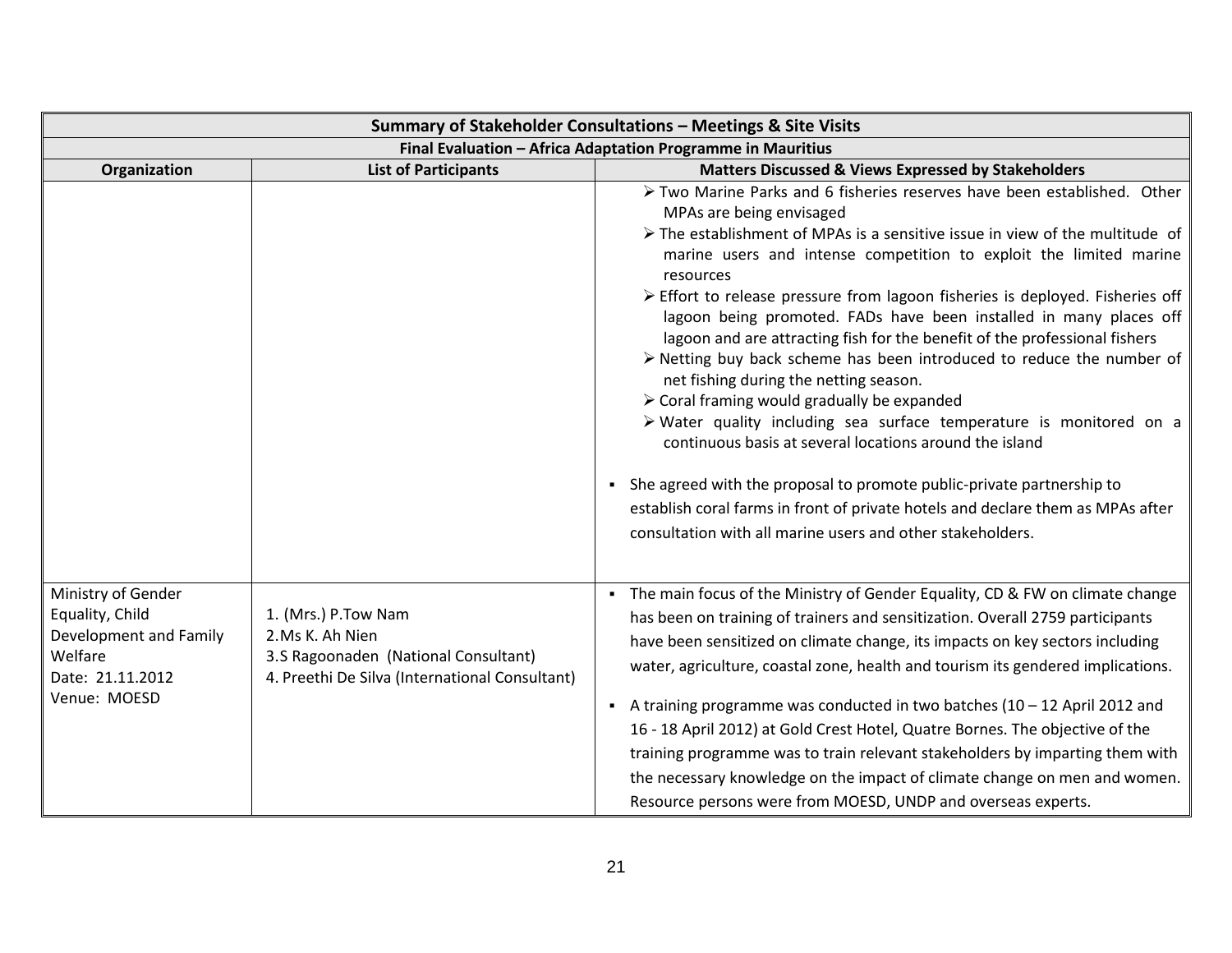| Summary of Stakeholder Consultations - Meetings & Site Visits                                                            |                                                                                                                                     |                                                                                                                                                                                                                                                                                                                                                                                                                                                                                                                                                                                                                                                                                                                                                                                                      |
|--------------------------------------------------------------------------------------------------------------------------|-------------------------------------------------------------------------------------------------------------------------------------|------------------------------------------------------------------------------------------------------------------------------------------------------------------------------------------------------------------------------------------------------------------------------------------------------------------------------------------------------------------------------------------------------------------------------------------------------------------------------------------------------------------------------------------------------------------------------------------------------------------------------------------------------------------------------------------------------------------------------------------------------------------------------------------------------|
| Final Evaluation - Africa Adaptation Programme in Mauritius                                                              |                                                                                                                                     |                                                                                                                                                                                                                                                                                                                                                                                                                                                                                                                                                                                                                                                                                                                                                                                                      |
| Organization                                                                                                             | <b>List of Participants</b>                                                                                                         | Matters Discussed & Views Expressed by Stakeholders                                                                                                                                                                                                                                                                                                                                                                                                                                                                                                                                                                                                                                                                                                                                                  |
|                                                                                                                          |                                                                                                                                     | Beneficiaries include Family Welfare and Protection Officers Gender Unit,                                                                                                                                                                                                                                                                                                                                                                                                                                                                                                                                                                                                                                                                                                                            |
|                                                                                                                          |                                                                                                                                     | Coordinator Gender Unit, Senior Officers of Social Welfare Division, Ag. Officer                                                                                                                                                                                                                                                                                                                                                                                                                                                                                                                                                                                                                                                                                                                     |
|                                                                                                                          |                                                                                                                                     | in Charge of Women Centers, Supervisors from the National Women's Council,                                                                                                                                                                                                                                                                                                                                                                                                                                                                                                                                                                                                                                                                                                                           |
|                                                                                                                          |                                                                                                                                     | Head Women's Association, Presidents of Participatory Advisory Committees,                                                                                                                                                                                                                                                                                                                                                                                                                                                                                                                                                                                                                                                                                                                           |
|                                                                                                                          |                                                                                                                                     | Representatives of Young Women's Association and Regional Committees.                                                                                                                                                                                                                                                                                                                                                                                                                                                                                                                                                                                                                                                                                                                                |
|                                                                                                                          |                                                                                                                                     | Some 80 participants (30-35 in each batch) benefited from the training. The                                                                                                                                                                                                                                                                                                                                                                                                                                                                                                                                                                                                                                                                                                                          |
|                                                                                                                          |                                                                                                                                     | trained trainers will now provide training at grassroots level to pass on the                                                                                                                                                                                                                                                                                                                                                                                                                                                                                                                                                                                                                                                                                                                        |
|                                                                                                                          |                                                                                                                                     | message on climate change and effective measures to take to adapt to it and                                                                                                                                                                                                                                                                                                                                                                                                                                                                                                                                                                                                                                                                                                                          |
|                                                                                                                          |                                                                                                                                     | to contribute to combat it through conservation of resources.                                                                                                                                                                                                                                                                                                                                                                                                                                                                                                                                                                                                                                                                                                                                        |
|                                                                                                                          |                                                                                                                                     | • A pamphlet on climate change and its gender impacts (English and French)<br>have been produced. Some 6000 have been widely distributed at the level of<br>women, Community and Social women Centers and women Associations<br>during the 7 workshops at "Salon de la Femme" and Knowledge Fair.<br>• The following activities are being promoted particularly among women; (i) Rain<br>harvesting, (ii) Waste segregation, (iii) Provision of waste bins in women<br>centers and (iv) Brainstorming sessions to discuss climate change and impacts.<br>- An interactive DVD in creole is under preparation. It will comprise information<br>on the basics of climate change, quiz and games. It will be distributed to Social<br>Women Centres. Funding, however, will be required to make copies. |
| Ministry of Tourism<br>Venue: Ministry of<br><b>Environment and</b><br>Sustainable Development<br>Date: 19 November 2012 | Messrs. P. Gujadhur (Senior Tourist Officer),<br>P. De Silva (International Consultant) and S.<br>Ragoonaden( National Consultant). | • The Tourism sections of the "Stocktaking report" and "Final Inception Report<br>(2012): Mainstreaming climate change adaptation in the development process<br>in the Agriculture, Tourism, Fisheries sectors of the Republic of Mauritius and<br>the water sector in particular for Rodrigues" prepared by Capital Guardians do<br>not reflect current situation and are not up to expectations.<br>" Numerous documents including confidential ones and those with unique                                                                                                                                                                                                                                                                                                                         |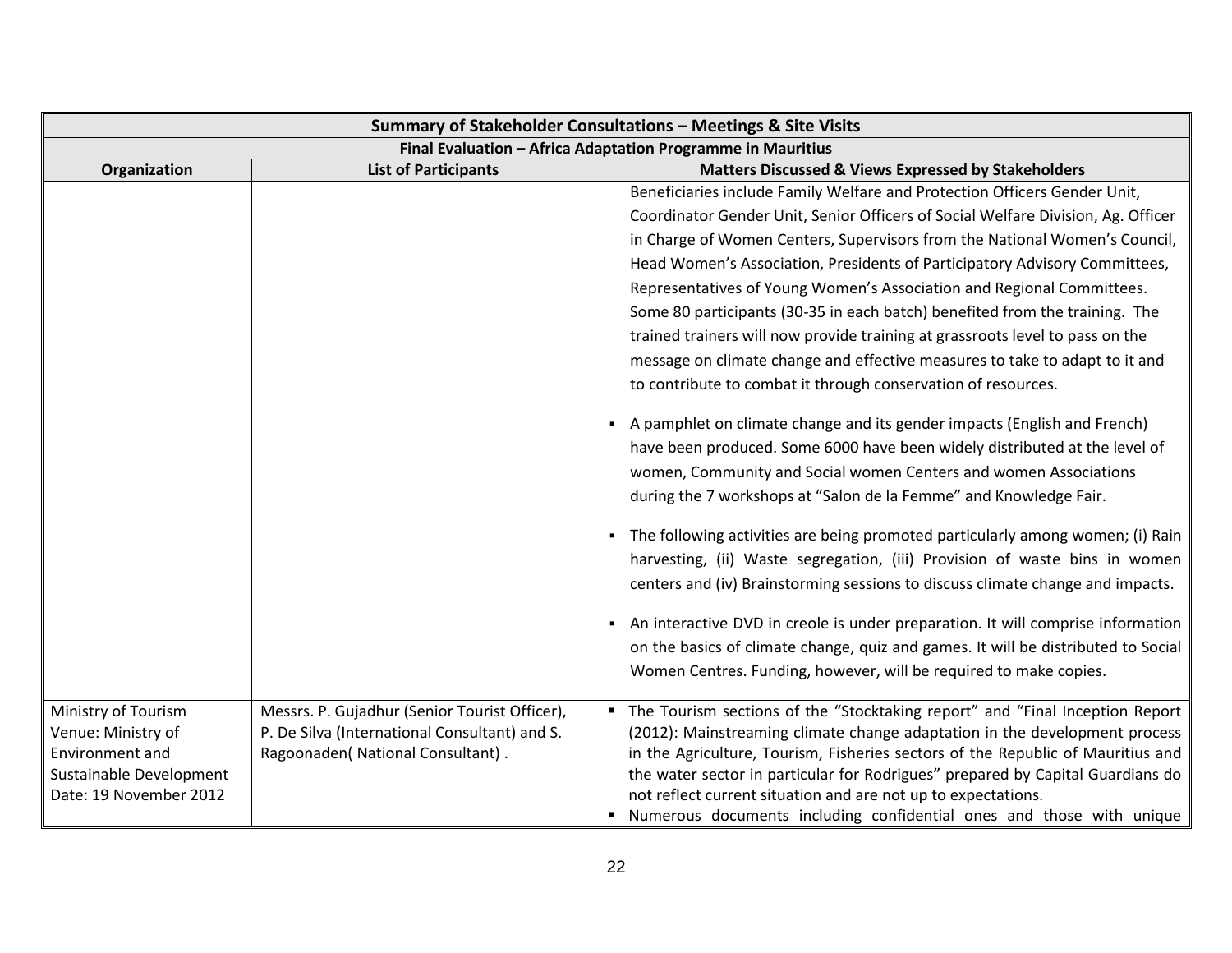| Summary of Stakeholder Consultations - Meetings & Site Visits |                             |                                                                                                                                                                                                                                                                                                                                                                                                                                                                                                                                                                                                                                                                                                                                                                                                                                                                                                                                                                                                                                                                                                                                                                                                                                                                                                                                                                                                                                                                                                                                                                                                                                                                                                                                                                                                                                                                                                                                                                                                                            |
|---------------------------------------------------------------|-----------------------------|----------------------------------------------------------------------------------------------------------------------------------------------------------------------------------------------------------------------------------------------------------------------------------------------------------------------------------------------------------------------------------------------------------------------------------------------------------------------------------------------------------------------------------------------------------------------------------------------------------------------------------------------------------------------------------------------------------------------------------------------------------------------------------------------------------------------------------------------------------------------------------------------------------------------------------------------------------------------------------------------------------------------------------------------------------------------------------------------------------------------------------------------------------------------------------------------------------------------------------------------------------------------------------------------------------------------------------------------------------------------------------------------------------------------------------------------------------------------------------------------------------------------------------------------------------------------------------------------------------------------------------------------------------------------------------------------------------------------------------------------------------------------------------------------------------------------------------------------------------------------------------------------------------------------------------------------------------------------------------------------------------------------------|
| Final Evaluation - Africa Adaptation Programme in Mauritius   |                             |                                                                                                                                                                                                                                                                                                                                                                                                                                                                                                                                                                                                                                                                                                                                                                                                                                                                                                                                                                                                                                                                                                                                                                                                                                                                                                                                                                                                                                                                                                                                                                                                                                                                                                                                                                                                                                                                                                                                                                                                                            |
| Organization                                                  | <b>List of Participants</b> | <b>Matters Discussed &amp; Views Expressed by Stakeholders</b>                                                                                                                                                                                                                                                                                                                                                                                                                                                                                                                                                                                                                                                                                                                                                                                                                                                                                                                                                                                                                                                                                                                                                                                                                                                                                                                                                                                                                                                                                                                                                                                                                                                                                                                                                                                                                                                                                                                                                             |
|                                                               |                             | copies were provided to the Consultant Firm. The most recent strategic plan<br>for tourism was also provided. To digest them would require several days.<br>However, the consultants returned back all documents in 2 days. There is not<br>much difference between the Stocktaking and the Inception Reports. The same<br>opinion is shared by other tourist stakeholders<br>" Comments and suggestions were provided to improve the reports. These<br>include:<br>Emphasis should be on Sustainable tourism<br>➤<br>High spending tourism to be targeted (emphasis on quality and not<br>volume)<br>$\triangleright$ Eco tourism opportunities to be highlighted.<br>However, they were not taken on board.<br>• The reports contained several outdated information and unrealistic proposals.<br>For example, St. Brandon has a great potential for touristic attractions and<br>activities that should be explored and exploited. In fact, access to the island is<br>restricted to protect the rich flora and fauna. Moreover, facilities do not exist.<br>• Data in the consultant firm reports have been extracted from national reports<br>which have now become obsolete.<br>• The sections on islets were copied from a previous report. No proposals how to<br>protect these islets from overexploitation, which should have been one<br>important outcome of the studies and the subject of focus, was provided.<br>Beach erosion, the main problem threatening the Tourism industry, was given<br>little attention. The firm was informed of these shortcomings and weaknesses.<br>However, they were completely ignored when updating the reports.<br>Invitations to attend meetings were received late, at times at very short notice.<br>■ Many workshops were organized without much impact to improve knowledge.<br>• Duplication in some activities. For instance almost same activities by different<br>stakeholders on awareness raising.<br>" Meteo has an important role to play in climate change. |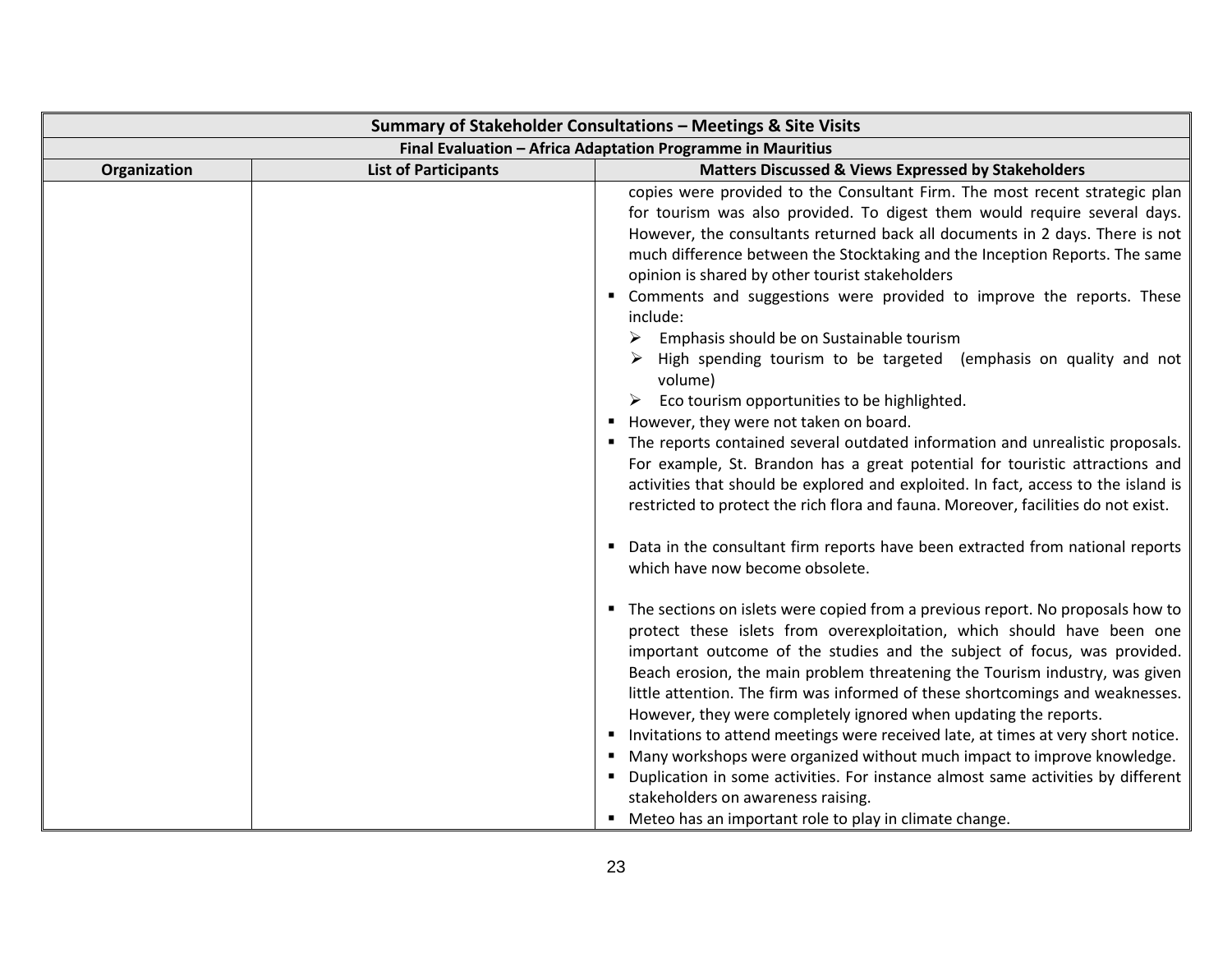| Summary of Stakeholder Consultations - Meetings & Site Visits                                                                                                                          |                                             |                                                                                                                                                                                                                                                                                                                                                                                                                                                                                                                                                                                                                                                                                                                                                                                                                                                                                                                                                                                                                                                                                                                                                                                                                                                                                                                                                                                                                                                                                                                            |
|----------------------------------------------------------------------------------------------------------------------------------------------------------------------------------------|---------------------------------------------|----------------------------------------------------------------------------------------------------------------------------------------------------------------------------------------------------------------------------------------------------------------------------------------------------------------------------------------------------------------------------------------------------------------------------------------------------------------------------------------------------------------------------------------------------------------------------------------------------------------------------------------------------------------------------------------------------------------------------------------------------------------------------------------------------------------------------------------------------------------------------------------------------------------------------------------------------------------------------------------------------------------------------------------------------------------------------------------------------------------------------------------------------------------------------------------------------------------------------------------------------------------------------------------------------------------------------------------------------------------------------------------------------------------------------------------------------------------------------------------------------------------------------|
| Final Evaluation - Africa Adaptation Programme in Mauritius                                                                                                                            |                                             |                                                                                                                                                                                                                                                                                                                                                                                                                                                                                                                                                                                                                                                                                                                                                                                                                                                                                                                                                                                                                                                                                                                                                                                                                                                                                                                                                                                                                                                                                                                            |
| Organization                                                                                                                                                                           | <b>List of Participants</b>                 | <b>Matters Discussed &amp; Views Expressed by Stakeholders</b>                                                                                                                                                                                                                                                                                                                                                                                                                                                                                                                                                                                                                                                                                                                                                                                                                                                                                                                                                                                                                                                                                                                                                                                                                                                                                                                                                                                                                                                             |
|                                                                                                                                                                                        |                                             | " The Representative of Ministry on the PSC should not be below the level of<br>Assistant Secretary.<br>Climate Change is a new field, which is gathering momentum and having<br>far reaching consequences as a cross cutting issue on almost all social and<br>economic sectors and ecological environment. Local expertise on climate<br>change issues is acutely lacking. Much focus should be laid on capacity<br>building to constitute a core specialized team with support from well<br>trained technicians/scientists to drive climate change activities in the<br>country.                                                                                                                                                                                                                                                                                                                                                                                                                                                                                                                                                                                                                                                                                                                                                                                                                                                                                                                                        |
| Phone call to Ministry of<br>Public Infrastructure &<br><b>National Development</b><br>Unit, Land Transport &<br>Shipping<br>(Road Development<br>Authority)<br>Date: 21 November 2012 | Mr Jhumkha<br>By phone by Mr. S. Ragoonaden | " Some useful information was received from Mr. A. Jhumka from the RDA.<br>Climate change has adverse impacts particularly on coastal roads and roads<br>along mountain slopes.<br>" Climate Change should be taken into consideration in building bridges and roads<br>on account of episodes high winds which are expected to increase with CC.<br>A proper draining system is crucial to evacuate high volume of water during<br>flooding which is becoming more frequent with increasingly higher intensity.<br>Knowledge to integrate CC in construction works under the responsibility of<br>RDA is limited. Consequently, a request for CB under AAP was made.<br>• Some 70 officers received training during a workshop (08-09 August 2012) on<br>how to assess the impacts of climate change on buildings, road and related<br>infrastructures. One of the outcomes was recommendations that planning tools<br>including construction guidelines, zoning maps, code regulations be developed<br>for new sustainable construction as part of the scope of developing Climate<br>Change Adaptation for Essential and Historical Buildings and Public<br>Infrastructure.<br>" Some details on a project in Kosrae, Federal States of Micronesia were provided.<br>The construction of a 3.2 km of a road section was based on an hourly rainfall of<br>178 mm for a 25- year recurrence. However, by 2050, the hourly rainfall with a<br>25- year return period would increase to 254 mm as a consequence of climate |